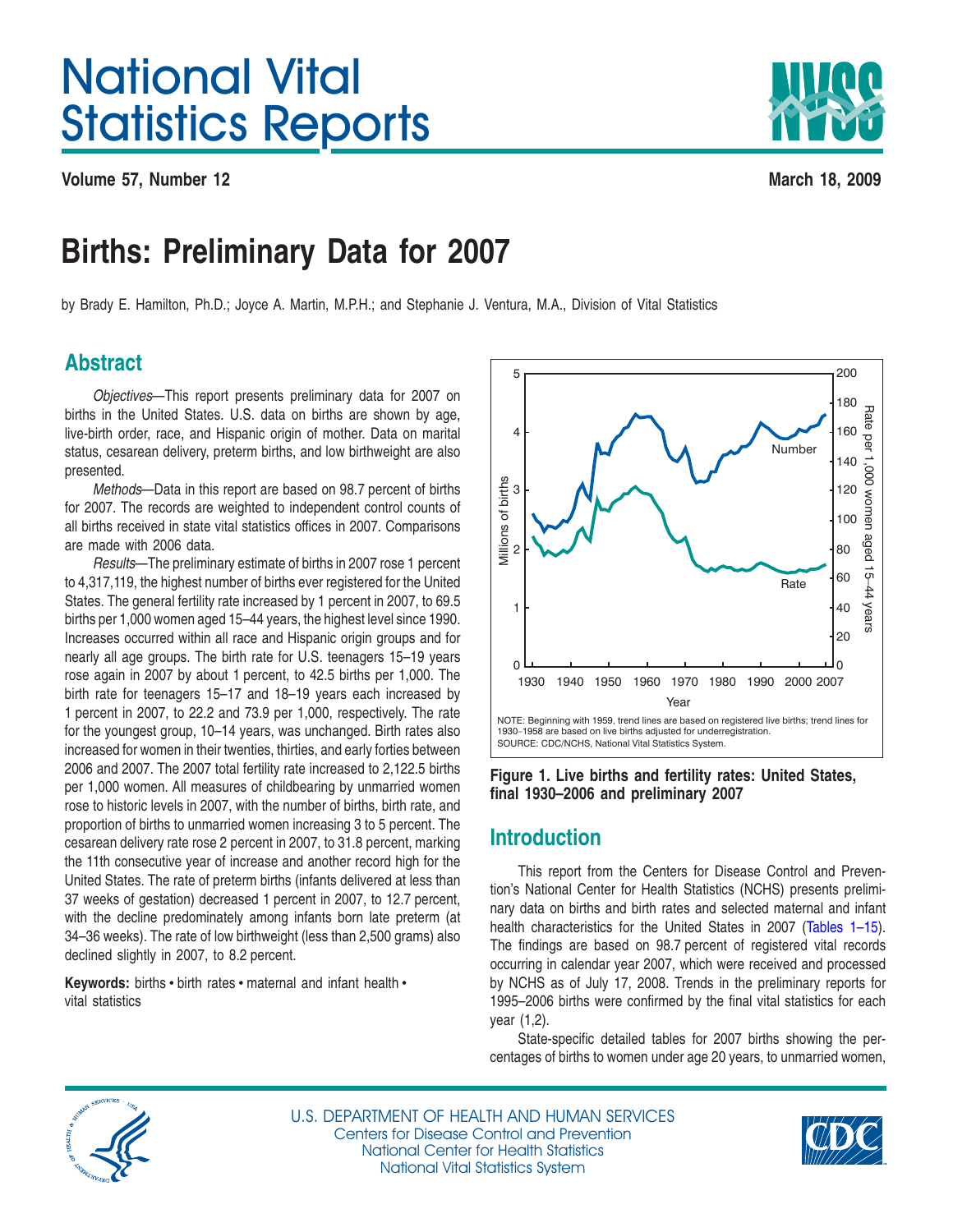<span id="page-1-0"></span>delivered by cesarean, delivered preterm, and of low birthweight (based on preliminary data) are also presented in this report [\(Tables](#page-15-0) 11[–15\).](#page-19-0)

## **Results**

## **Births and birth rates**

Key findings, illustrated in [Tables](#page-5-0) 1[–7](#page-12-0) and [Figures](#page-0-0) 1 and 2, show:

- The preliminary **estimate of births** in 2007 was 4,317,119, 1 percent more than in 2006 (4,265,555) and the [hig](#page-6-0)hest number ever registered for the United States [\(Tables](#page-5-0) 1 and 2; [Figure](#page-0-0) 1) (1). This number surpasses the peak of the postwar ''baby boom,'' in 1957 (3). Births rose for each race and Hispanic origin group, with increases ranging from less than 1 percent for non-Hispanic white women to 6 percent for Asian or Pacific Islander (API) women. Births to non-Hispanic black and Hispanic women each increased by nearly 2 percent.
- The preliminary **crude birth rate** (CBR) increased by nearly 1 percent in 2007 to 14.3 births per 1,000 total population from 14.2 in 2006. The **general fertility rate** (GFR) also increased in 2007, by 1 percent, to 69.5 births per 1,000 women aged 15–44 years, the highest level since 1990 [\(Figure](#page-0-0) 1) (1). The GFR rose for each race and Hispanic origin group, with increases ranging from less than 1 percent for Hispanic women to 6 percent for API women. The rates for non-Hispanic white and non-Hispanic black women, the two largest groups, each increased 1 percent.
- The **birth rate for U.S. teenagers** rose about 1 percent in 2007 (preliminary data). The rate in 2007 was 42.5 births per 1,000 teenagers 15–19 years, up from 41.9 in 2006 and 40.5 in 2005 [\(Tables](#page-6-0) 2–[5;](#page-10-0) Figure 2). The teenage birth rate increased 5 percent between 2005 and 2007, with most of the increase occurring from



**Figure 2. Birth rates for teenagers by age: United States, final 1980–2006 and preliminary 2007**

2005 to 2006. The recent increases have interrupted the 34 percent decline that extended from the peak in 1991 to 2005 (1).

- Among teenagers (under 20 years), only the rate for the youngest group, 10–14 years, was unchanged, at 0.6 births per 1,000. The number of births to this age group fell 3 percent, reflecting the declining number of females aged 10–14 years.
- The birth rate for teenagers 15–17 years increased about 1 percent to 22.2 per 1,000. This rate rose 4 percent from 2005 to 2007, interrupting the 45 percent decline reported for 1991–2005 (1). The number of infants born to this age group rose to 140,640 in 2007, up 1 percent from 2006 and 5 percent from 2005.
- The birth rate for older teenagers rose 1 percent in 2007, to 73.9 per 1,000 aged 18–19 years. The 2007 rate was 6 percent higher than in 2005; these increases mark a halt, at least temporarily, in the long-term decline of 26 percent from 1991 to 2005.
- Among race and Hispanic origin groups, the largest singleyear increase was reported for American Indian or Alaska Native (AIAN) teenagers: The birth rate for this group rose 7 percent during 2006–2007, to 59.0 per 1,000 aged 15–19 years. This rate increased 12 percent from 2005 to 2007. The rates for non-Hispanic white and black teenagers and API teenagers each increased 1 to 2 percent. Only the rate for Hispanic teenagers declined in 2007, to 81.7 per 1,000, or 2 percent less than in 2006.
- The preliminary birth rate for women aged 20–24 years increased slightly (less than 1 percent) in [2007](#page-9-0), to 106.4 births per 1,000 women from 105.9 [\(Tables](#page-6-0) 2 and 4–[5\).](#page-10-0) The *number of births* to women aged 20–24 years rose slightly between 2006 and 2007 (less than 1 percent), due entirely to the increased birth rate. The rate for women aged 25–29 years also increased in 2007, by 1 percent, to 117.5 births per 1,000 women from 116.7 in 2006. The number of births to women aged 25–29 years rose 2 percent in 2007, entirely a result of the increased birth rate.
- The preliminary birth rate for women aged 30–34 years increased in 2007 as well, by 2 percent, to 99.9 births per 1,000 women from 97.7 in 2006. This was the highest rate reported since 1964 (103.4), the end of the postwar ''baby boom'' (1946 to 1964) (1,3). The number of births to women aged 30–34 years increased 1 percent in 2007. The rate for women aged 35–39 years also increased in 2007, by less than 1 percent, to 47.5 births per 1,000 from 47.3 in 2006. This is the 29th consecutive year of increase as well as the highest rate over the past 40 years (49.9 in 1964) (1,3). The number of births to women aged 35–39 years increased slightly between 2006 and 2007.
- The preliminary birth rate for women aged 40–44 years increased 1 percent in 2007, to 9.5 births per 1,000 women, the highest rate since 1968 (9.6); the rate for women aged 45–49 years (which includes births to women aged 50–54 years) was unchanged at 0.6 births per 1,000 [\(Tables](#page-6-0) 2, 4, and [5\)](#page-10-0). The number of births to women aged 40–44 years decr[ease](#page-9-0)d slightly, whereas the number of births to women aged 45–54 years increased 5 percent.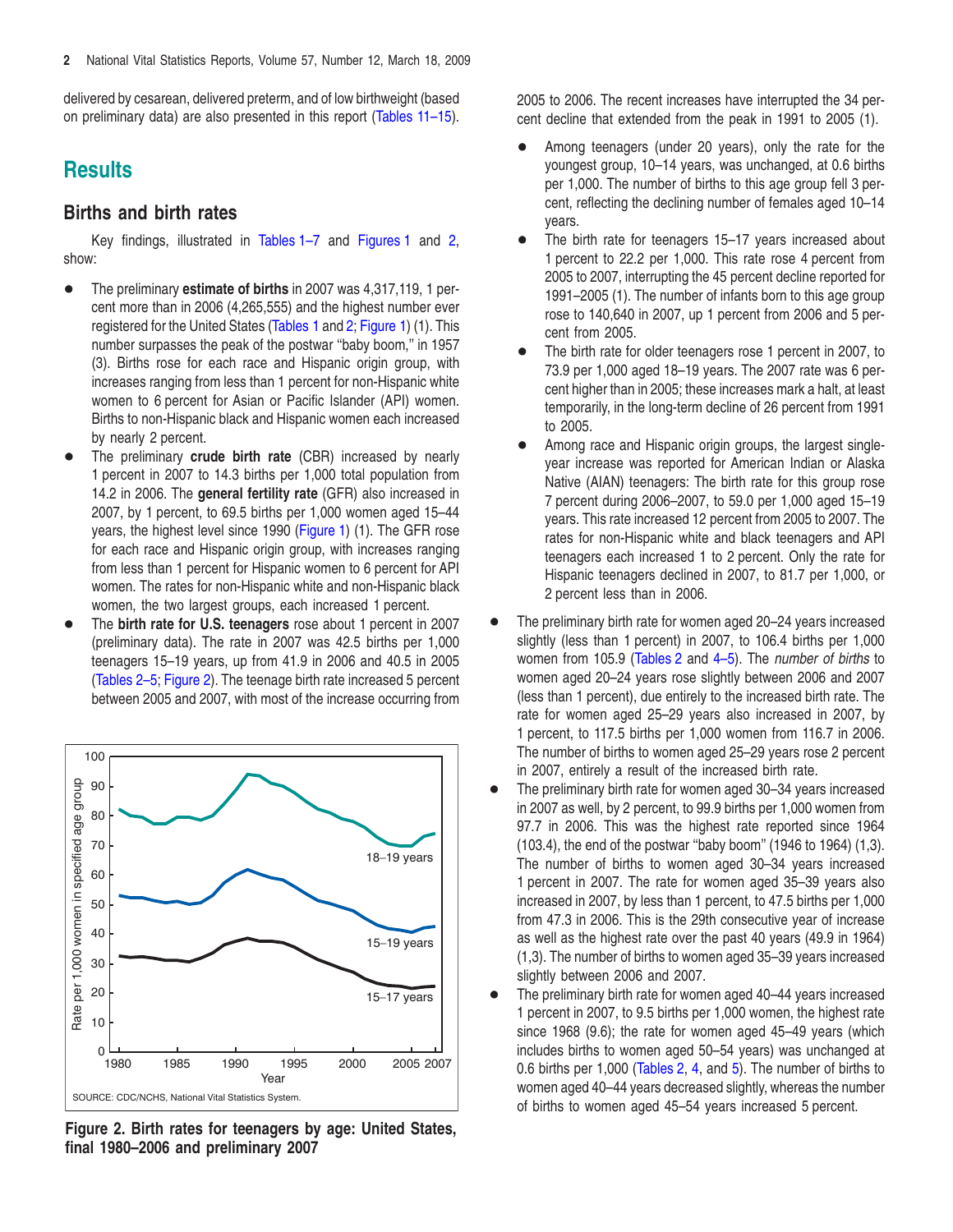<span id="page-2-0"></span>+ The preliminary estimate of the **total fertility rate** (TFR) in 2007 was 2,122.5 births per 1,000 women, a 1 percent increase compared with the rate in 2006 (2,100.5, see [Table](#page-5-0) 1). The TFR summarizes the potential impact of current fertility patterns on completed family size by estimating the average number of births that a hypothetical group of 1,000 women would have over their lifetimes, based on age-specific birth rates observed in the given year.

The U.S. TFR in 2007 marks the second consecutive year in which the rate has been above replacement. A replacement rate is the rate at which a given generation can exactly replace itself, generally considered to be 2,100 births per 1,000 women. The TFR had been below replacement from 1972 through 2005. The TFR by race and Hispanic origin rose significantly in 2007 for all groups, with increases ranging from less than 1 percent for non-Hispanic white women to 6 percent for API women [\(Table](#page-5-0) 1).

- The preliminary first-birth rate for women aged 15–44 years increased 2 percent in 2007, to 27.9 births per 1,000 from 27.4 in 2006 [\(Table](#page-10-0) 5) (1). First-birth rates for women in age groups 15–34 years increased in 2007 by 1 to 2 percent; rates for women in the remaining age groups were unchanged. The rates for second-, third-, and fourth- and higher-order births for women aged 15–44 years increased in 2007 by 1 percent each.
- Preliminary CBRs for states varied considerably in 2007, ranging from 10.5 births per 1,000 total population in Vermont to 20.8 in Utah [\(Table](#page-11-0) 6). Birth rates for 13 states (Alabama, California, Indiana, Kansas, Kentucky, Louisiana, New Jersey, New York, Ohio, Pennsylvania, Texas, Washington, and West Virginia) increased significantly between 2006 and 2007, whereas birth rates for three states (Arizona, Colorado, and Michigan) and three territories (American Samoa, Puerto Rico, and Northern Marianas) decreased significantly. The rates for the remaining states, District of Columbia, and U.S. Virgin Islands were essentially unchanged (i.e., not statistically different).

**GFRs for states** varied considerably in 2007 as well, ranging from 53.2 births per 1,000 women age 15–44 years in Vermont to 94.4 in Utah [\(Table](#page-11-0) 6). Fertility rates increased significantly for 30 states between 2006 and 2007 (Alabama, California, Florida, Georgia, Hawaii, Idaho, Illinois, Indiana, Iowa, Kansas, Kentucky, Louisiana, Maryland, Minnesota, Mississippi, Missouri, Nevada, New Jersey, New Mexico, New York, North Carolina, Ohio, Oklahoma, Pennsylvania, Tennessee, Texas, Virginia, Washington, West Virginia, and Wisconsin). However, fertility rates for three territories only (American Samoa, Puerto Rico, and Northern Marianas) decreased significantly. Fertility rates for the remaining states, District of Columbia, and U.S. Virgin Islands were essentially unchanged.

All measures of **childbearing** by unmarried women increased in the United States to historic levels in 2007 (preliminary data) (1,4). The total number of births to unmarried women increased 4 percent from 2006, to 1,714,643 [\(Table](#page-12-0) 7). The 2007 total is up 26 percent from 2002 when the recent steep increases began. Births to unmarried women increased from 2006 to 2007 within each age group 15 years and over, and the increases far outpaced those in *total* (married and unmarried) births for ages 15–39 years, the principal childbearing years. Nonmarital births to 10–14 year olds declined 2 percent.

- The preliminary birth rate for unmarried women rose 5 percent in 2007 to 52.9 births per 1,000 unmarried women aged 15–44 years. This rate has increased 21 percent since 2002 (43.7), following several years of relative stability.
- The preliminary proportion of all births to unmarried women increased to 39.7 percent in 2007, up from 38.5 percent in 2006. This proportion increased for all race and Hispanic origin population groups [\(Tables](#page-5-0) 1 and 7).
- The largest increases in numbers of n[onmar](#page-12-0)ital births were reported for women aged 25–39 years; these increases amounted to 6 percent or more for 2006–2007.
- Teenagers accounted for 23 percent of all nonmarital births in 2007, continuing a steady decline measured over the last several decades. In 1975, teenage mothers comprised 52 percent of nonmarital births (4).
- In 2007, about six in seven births to teenagers were nonmarital. Sixty percent of births to women aged 20–24 years and almost one-third of births to [women](#page-12-0) aged 25–29 years were to unmarried women (Table 7).

## **Maternal and infant health birth characteristics**

Key findings, illustrated in [Tables](#page-13-0) 8 and [9](#page-13-0) and Figures 3 and [4,](#page-3-0) show:

 $\bullet$  The preliminary **cesarean delivery rate** rose 2 percent in 2007, to 31.8 percent of all births, marking the 11th consecutive year of increase and another record high for the United States [\(Table](#page-13-0) 8; Figure 3). This rate has climbed by more than 50 percent over the last decade (20.7 percent in 1996). Increases between 2006 and 2007 in the percentage of births delivered by cesarean were reported for most age groups (data not shown), and for the three largest race and Hispanic origin groups: non-Hispanic white (32.0 percent in 2007), non-Hispanic black (33.8 percent) and



**Figure 3. Total cesarean delivery rate: United States, final 1989–2006 and preliminary 2007**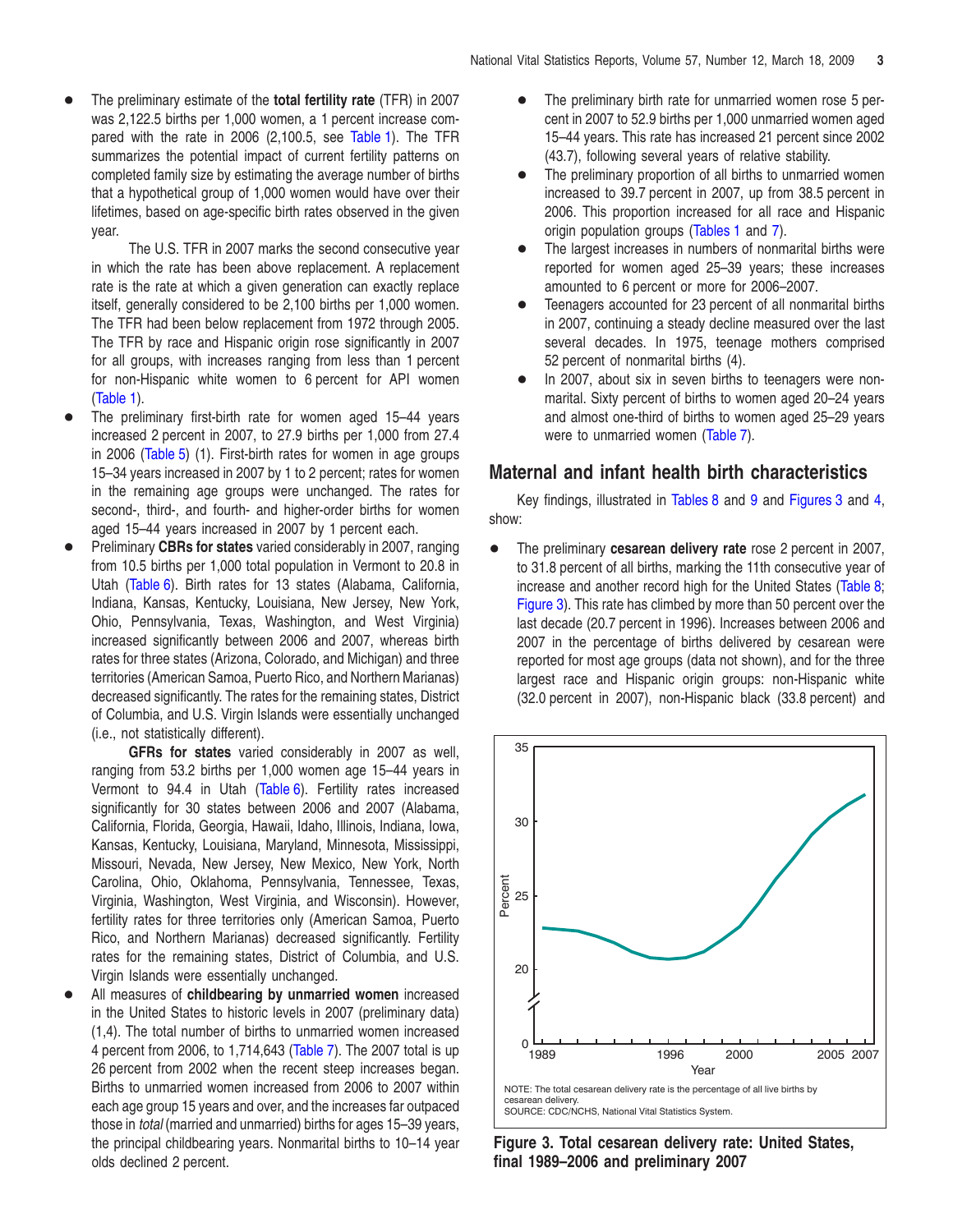<span id="page-3-0"></span>



Hispanic (30.4 percent). The rise in the total cesarean delivery rate in recent years has been shown to result from higher rates of both first and repeat cesareans (1).

- The preliminary **preterm birth rate** was 12.7 percent for 2007, a decline of 1 percent from the 2006 level of 12.8 percent [\(Table](#page-13-0) 8). The preterm rate (infants delivered at less than 37 weeks of gestation per 100 births) had generally been on the rise for more than two decades (1). The 2007 decline was predominately among those born at 34–36 weeks, or late preterm. The late preterm rate, which had climbed more than 25 percent since 1990, was down slightly between 2006 and 2007, from 9.1 to 9.0 percent [\(Table](#page-13-0) 9; Figure 4). The total preterm rate declined modestly among births to non-Hispanic white (11.7 to 11.5 percent) and non-Hispanic black (18.5 to 18.3 percent) mothers for 2006–2007, but was essentially unchanged among births to Hispanic women (12.3 percent for 2007).
- The preliminary **rate of low birthweight** (LBW, less than 2,500) grams) also [declined](#page-13-0) slightly in 2007, to 8.2 percent from 8.3 percent in 2006 (Table 8). The percentage of infants born at LBW had been rising fairly steadily since the mid-1980s (6.7 percent in 1984) (1). The rate of very low birthweight (less than 1,500 grams) was unchanged at 1.5 percent, but the percentage of moderately low birthweight infants declined from 6.8 to 6.7 between 2006 and 2007 (data not shown). Small declines in total LBW were reported for each of the largest racial and Hispanic origin groups: non-Hispanic white (7.3 to 7.2 percent), non-Hispanic black (14.0 to 13.8 percent), and Hispanic infants (7.0 to 6.9 percent).

## **References**

1. Martin JA, Hamilton BE, Sutton PD, et al. Births: Final data for 2006. National vital statistics reports; vol 57 no 7. Hyattsville, MD: National Center for Health Statistics. 2009. Available from: http://www.cdc.gov/nchs/data/nvsr/nvsr57/nvsr57\_07.pdf.

- 2. Hamilton BE, Martin JA, Ventura SJ. Births: Preliminary data for 2006. National vital statistics reports; vol 56 no 7. Hyattsville, MD: National Center for Health Statistics. 2007. Available from: http://www.cdc.gov/nchs/data/nvsr/nvsr56/nvsr56\_07.pdf.
- 3. National Center for Health Statistics. Vital statistics of the United States, 2003, volume I, natality. Available from: http://www.cdc.gov/nchs/datawh/statab/unpubd/natality/natab2003.htm.
- 4. Ventura SJ, Bachrach CA. Nonmarital childbearing in the United States, 1940–99. National vital statistics reports; vol 48 no 16. Hyattsville, MD: National Center for Health Statistics. 2000. Available from: http://www.cdc.gov/nchs/data/nvsr/nvsr48/nvs48\_16.pdf.
- 5. Hamilton BE, Martin JA, Ventura SJ. Births: Preliminary data for 2005. National vital statistics reports; vol 55 no 11. Hyattsville, MD: National Center for Health Statistics. 2006. Available from: http://www.cdc.gov/nchs/data/nvsr/nvsr55/nvsr55\_11.pdf.
- 6. National Center for Health Statistics. Detailed technical notes—2006 natality. Available from: http://www.cdc.gov/nchs/births.htm.
- 7. National Center for Health Statistics. U.S. Certificate of Live Birth. 2003. Available from: [http://www.cdc.gov/nchs/data/dvs/birth11-03](http://www.cdc.gov/nchs/data/dvs/birth11-03final-acc.pdf) final-acc.pdf.
- 8. National Center for Health Statistics. 2003 revision of the U.S. Standard Certificate of Live Birth. 2003. Available from: http://www.cdc.gov/nchs/vital\_certs\_rev.htm.
- 9. National Center for Health Statistics. Report of the Panel to Evaluate the U.S. Standard Certificates and Reports. 2000. Available from: http://www.cdc.gov/nchs/data/dvs/panelreport\_acc.pdf.
- 10. Office of Management and Budget. Revisions to the standards for the classification of federal data on race and ethnicity. Federal Register 62FR58781–58790. October 30, 1997. Available from: http://www.whitehouse.gov/omb/fedreg/ombdir15.html.
- 11. Office of Management and Budget. Race and ethnic standards for federal statistics and administrative reporting. Statistical Policy Directive 15. May 12, 1977.
- 12. Ingram DD, Parker JD, Schenker N, et al. United States Census 2000 with bridged race categories. National Center for Health Statistics. Vital Health Stat 2 (135). 2003. Available from: http://www.cdc.gov/nchs/data/series/sr\_02/sr02\_135.pdf.
- 13. Johnson D. Coding and editing multiple race. Presented at the 2004 Joint Meeting of NAPHSIS and VSCP. Portland, Oregon. June 6–10, 2004. Available from:

http://www.naphsis.org/index.asp?downloadid=75.

14. Weed JA. Coding and editing multiple race. Presented at the 2004 Joint Meeting of NAPHSIS and VSCP. Portland, Oregon. June 6–10, 2004. Available from:

http://www.cdc.gov/nchs/data/dvs/multiple\_race\_docu\_5-10-04.pdf.

- 15. Hamilton BE, Ventura SJ. Characteristics of births to single- and multiple-race women: California, Hawaii, Pennsylvania, Utah, and Washington, 2003. National vital statistics reports; vol 55 no 15. Hyattsville, MD: National Center for Health Statistics. 2007. Available from: http://www.cdc.gov/nchs/data/nvsr/nvsr55/nvsr55\_15.pdf.
- 16. National Center for Health Statistics. Postcensal estimates of the resident population of the United States as of July 1, 2007, by year, state and county, age, bridged race, sex, and Hispanic origin (vintage 2007). File pcen\_v2007\_y07.txt (ASCII). Released September 5, 2008. Available from:

http://www.cdc.gov/nchs/about/major/dvs/popbridge/datadoc.htm.

17. U.S. Census Bureau. America's families and living arrangements: 2007. Fertility and Family Statistics Branch. Available from: http://www.census.gov/population/www/socdemo/hh-fam.html.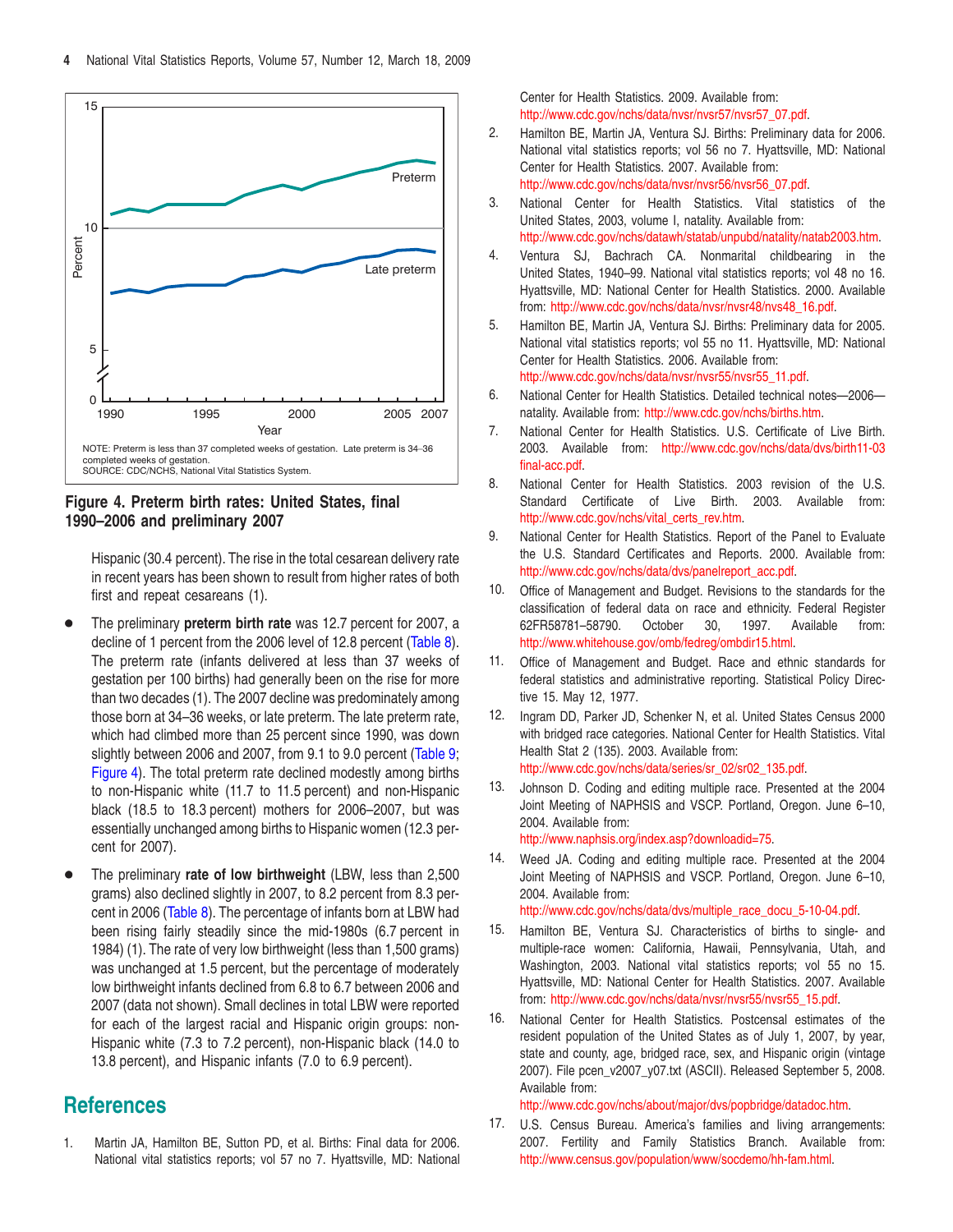## <span id="page-4-0"></span>**List of Detailed Tables**

| 1. Total births and percentage of births with selected demographic<br>characteristics, by race and Hispanic origin of mother:      |                |
|------------------------------------------------------------------------------------------------------------------------------------|----------------|
| United States, final 2006 and preliminary 2007                                                                                     | 6              |
| 2. Births and birth rates, by age and race and Hispanic origin of                                                                  |                |
| mother: United States, final 2006 and preliminary 2007                                                                             | $\overline{7}$ |
| 3. Birth rates for women aged 15-19 years, by age and race and<br>Hispanic origin of mother: United States, final 1991, 2005, and  |                |
| 2006, and preliminary 2007; and percentage of change in rates,                                                                     |                |
| 1991-2005, 2005-2007, and 2006-2007                                                                                                | 9              |
| 4. Live births by age of mother, live-birth order, and race and                                                                    |                |
| Hispanic origin of mother: United States, preliminary 2007                                                                         | 10             |
| 5. Birth rates by age of mother, live-birth order, and race and                                                                    |                |
| Hispanic origin of mother: United States, preliminary 2007<br>6. Live births by race and Hispanic origin of mother, and birth and  | 11             |
| fertility rates: United States and each state and territory, prelimi-                                                              |                |
|                                                                                                                                    | 12             |
| 7. Number and percentage of births to unmarried women, by age:                                                                     |                |
| United States, final 2006 and preliminary 2007                                                                                     | 13             |
| 8. Total births, total cesarean delivery rate, percentage of live births                                                           |                |
| preterm and very preterm, and percentage of live births at low<br>and very low birthweight, by race and Hispanic origin of mother: |                |
| United States, final 2006 and preliminary 2007                                                                                     | 14             |
| 9. Percentage of preterm births: United States, final 1990, 2000,                                                                  |                |
| 2005, and 2006, and preliminary 2007                                                                                               | 14             |
| 10. Total count of records and percent completeness of preliminary                                                                 |                |
| file of live births: United States, each state and territory,                                                                      | 15             |
| 11. Percentage of live births to mothers under 20 years of age:                                                                    |                |
| United States, each state and territory, final 2006 and preliminary                                                                |                |
|                                                                                                                                    | 16             |
| 12. Percentage of live births to unmarried mothers: United States,                                                                 |                |
| each state and territory, final 2006 and preliminary 2007.                                                                         | 17             |
| 13. Percentage low birthweight: United States, each state and<br>territory, final 2006 and preliminary 2007                        | 18             |
| 14. Percentage of live births by cesarean delivery: United States,                                                                 |                |
| each state and territory, final 2006 and preliminary 2007.                                                                         | 19             |
| 15. Percentage of births preterm: United States, each state and                                                                    |                |
| territory, final 2006 and preliminary 2007                                                                                         | 20             |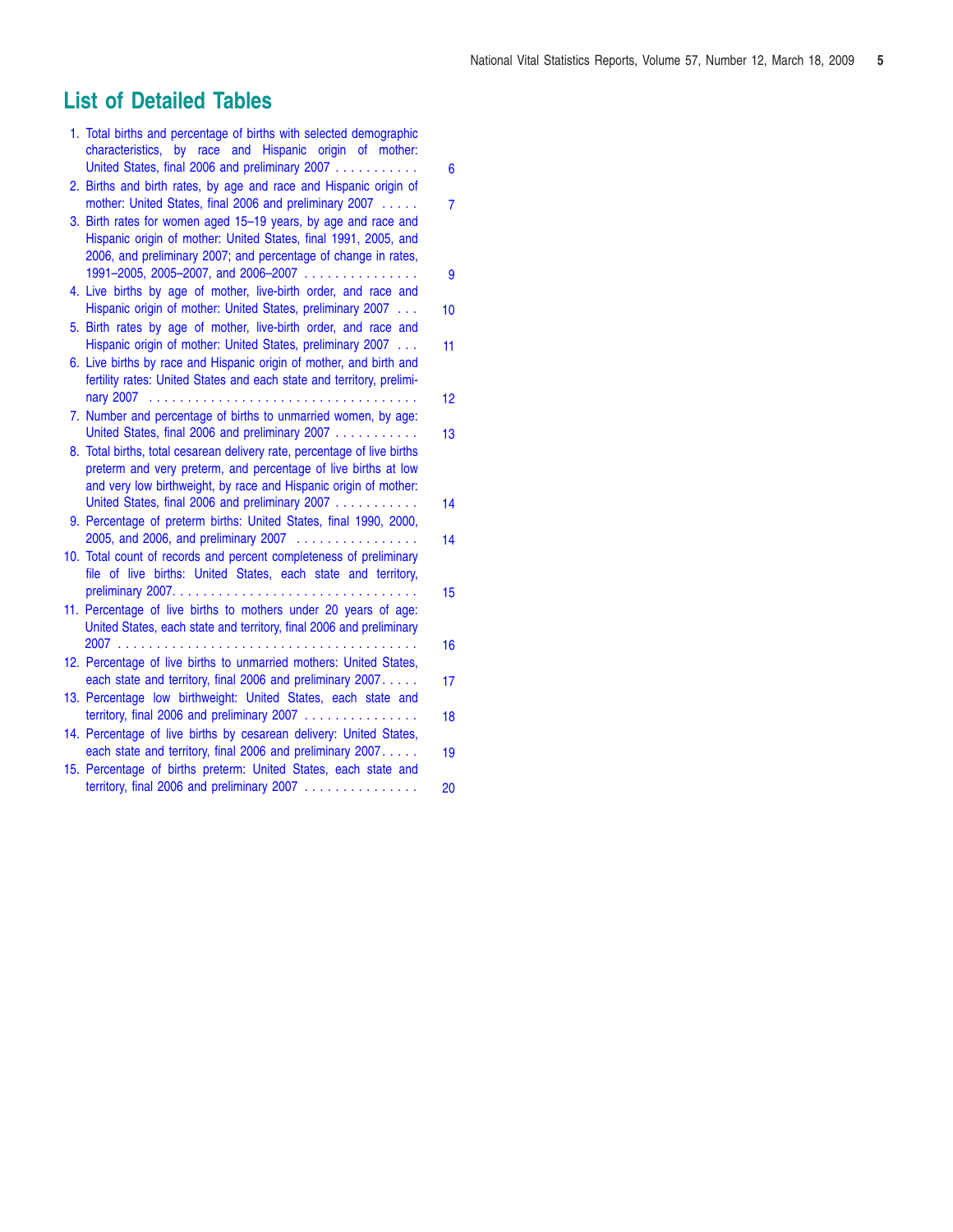## <span id="page-5-0"></span>Table 1. Total births and percentage of births with selected demographic characteristics, by race and Hispanic origin **of mother: United States, final 2006 and preliminary 2007**

[Data for 2007 are based on a continuous file of records received from the states. Figures for 2007 are based on weighted data rounded to the nearest individual. Birth rates are live births per 1,000 population in the specified group. Fertility rates are live births per 1,000 women aged 15-44 years in the specified group. Total fertility rates are sums of birth rates for 5-year age groups in the specified group, multiplied by 5]

|                                                                                      | Number of births                  |                                   | Birth rate           |                      | Fertility rate        |                       | Total fertility rate          |                               | Percent of births<br>to unmarried women |                      |
|--------------------------------------------------------------------------------------|-----------------------------------|-----------------------------------|----------------------|----------------------|-----------------------|-----------------------|-------------------------------|-------------------------------|-----------------------------------------|----------------------|
| Race and Hispanic origin of mother                                                   | 2007                              | 2006                              | 2007                 | 2006                 | 2007                  | 2006                  | 2007                          | 2006                          | 2007                                    | 2006                 |
| Non-Hispanic white <sup>2</sup><br>American Indian or                                | 4,317,119<br>2.312.473<br>627.230 | 4,265,555<br>2.308.640<br>617.247 | 14.3<br>11.5<br>16.4 | 14.2<br>11.6<br>16.5 | 69.5<br>60.1<br>71.6  | 68.5<br>59.5<br>70.6  | 2.122.5<br>1.871.0<br>2.134.5 | 2.100.5<br>1.863.5<br>2.115.0 | 39.7<br>27.8<br>71.6                    | 38.5<br>26.6<br>70.7 |
| Alaska Native total <sup>2,3</sup><br>Asian or Pacific Islander total <sup>2,3</sup> | 49.284<br>254.734<br>1,061,970    | 47.721<br>241.045<br>1,039,077    | 15.2<br>17.2<br>23.3 | 14.9<br>16.6<br>23.4 | 64.7<br>71.4<br>102.1 | 63.1<br>67.5<br>101.5 | 1.860.5<br>2.043.0<br>2,992.0 | 1.829.0<br>1.919.0<br>2,959.5 | 65.2<br>16.9<br>51.3                    | 64.6<br>16.5<br>49.9 |

1 Includes origin not stated.

<sup>2</sup>Race and Hispanic origin are reported separately on birth certificates. Persons of Hispanic origin may be of any race. Race categories are consistent with the 1977 Office of Management and Budget (OMB) standards. In 2007, 27 states reported multiple-race data. The multiple-race data for these states were bridged to the single-race categories of the 1977 OMB standards for comparability with<br>other states; see "Techni

<sup>3</sup>Data for persons of Hispanic origin are included for this race group; see "Technical Notes."

<sup>4</sup>Includes all persons of Hispanic origin of any race; see "Technical Notes."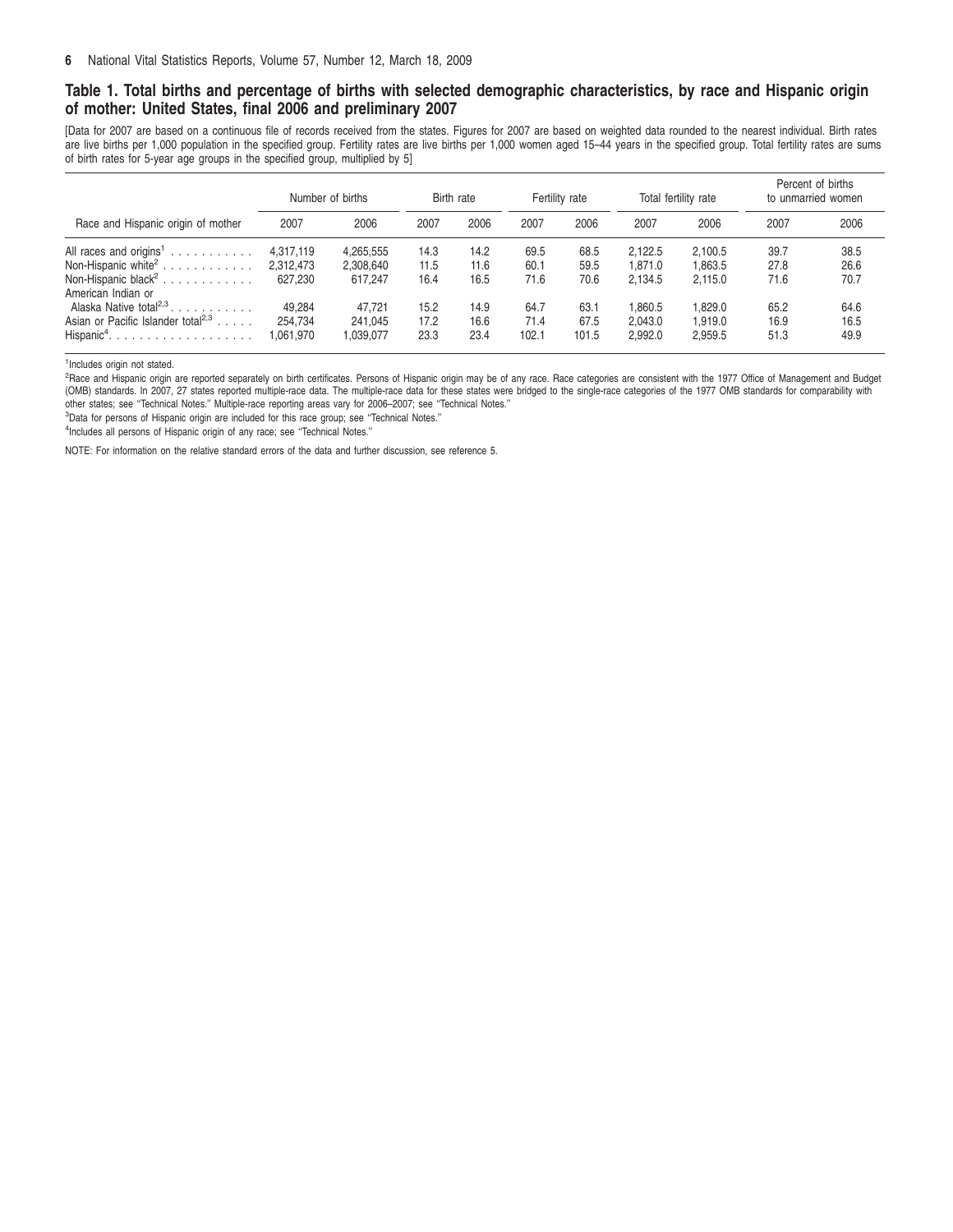## <span id="page-6-0"></span>Table 2. Births and birth rates, by age and race and Hispanic origin of mother: United States, final 2006 and **preliminary 2007**

[Data for 2007 are based on a continuous file of records received from the states. Figures for 2007 are based on weighted data rounded to the nearest individual, so categories may not add to totals. Rates are per 1,000 women in the specified age and race and Hispanic origin group]

|                                           | 2007      |       | 2006      |       |  |  |
|-------------------------------------------|-----------|-------|-----------|-------|--|--|
| Age and race and                          | Number of |       | Number of |       |  |  |
| Hispanic origin of mother                 | births    | Rate  | births    | Rate  |  |  |
| All races and origins <sup>1</sup>        |           |       |           |       |  |  |
| $Total2$                                  | 4,317,119 | 69.5  | 4,265,555 | 68.5  |  |  |
| 10–14 years                               | 6,218     | 0.6   | 6,396     | 0.6   |  |  |
| 15–19 years                               | 445,045   | 42.5  | 435,436   | 41.9  |  |  |
| 15–17 years                               | 140,640   | 22.2  | 138,943   | 22.0  |  |  |
| 18–19 years                               | 304,405   | 73.9  | 296,493   | 73.0  |  |  |
| 20-24 years                               | 1,082,837 | 106.4 | 1,080,437 | 105.9 |  |  |
| 25-29 years.                              | 1,208,504 | 117.5 | 1,181,899 | 116.7 |  |  |
|                                           | 962,179   | 99.9  | 950,258   | 97.7  |  |  |
| 30-34 years                               |           |       |           |       |  |  |
| 35-39 years                               | 499,916   | 47.5  | 498,616   | 47.3  |  |  |
| 40-44 years                               | 105,071   | 9.5   | 105,539   | 9.4   |  |  |
| 45-54 years <sup>3</sup>                  | 7,349     | 0.6   | 6,974     | 0.6   |  |  |
| Non-Hispanic white <sup>4</sup>           |           |       |           |       |  |  |
| $Total2$                                  | 2,312,473 | 60.1  | 2,308,640 | 59.5  |  |  |
| 10-14 years                               | 1,269     | 0.2   | 1,267     | 0.2   |  |  |
| 15-19 years.                              | 173.104   | 27.2  | 169,729   | 26.6  |  |  |
| 15–17 years                               | 45,144    | 11.8  | 45,260    | 11.8  |  |  |
| 18–19 years                               | 127,960   | 50.5  | 124,469   | 49.3  |  |  |
| 20-24 years                               | 526,943   | 83.3  | 528,355   | 83.4  |  |  |
|                                           |           |       |           |       |  |  |
| 25-29 years                               | 676,599   | 108.8 | 665,479   | 109.1 |  |  |
| 30-34 years                               | 566,197   | 99.7  | 566,708   | 98.1  |  |  |
| 35-39 years                               | 301,666   | 45.8  | 309,033   | 46.3  |  |  |
| 40–44 years                               | 62,152    | 8.6   | 63,590    | 8.4   |  |  |
| 45-54 years <sup>3</sup>                  | 4,544     | 0.6   | 4,479     | 0.6   |  |  |
| Non-Hispanic black <sup>4</sup>           |           |       |           |       |  |  |
|                                           | 627,230   | 71.6  | 617,247   | 70.6  |  |  |
| 10–14 years.                              | 2,326     | 1.5   | 2,462     | 1.6   |  |  |
|                                           | 106,224   | 64.3  | 103,725   | 63.7  |  |  |
| 15–19 years                               |           | 35.8  |           | 36.2  |  |  |
| 15–17 years $\ldots \ldots \ldots \ldots$ | 36,266    |       | 36,365    |       |  |  |
| 18–19 years                               | 69,958    | 109.3 | 67,360    | 108.4 |  |  |
| 20-24 years                               | 200,273   | 133.6 | 198,733   | 133.2 |  |  |
| 25-29 years                               | 157,173   | 107.5 | 153,613   | 107.1 |  |  |
| 30-34 years                               | 97,332    | 74.4  | 95,781    | 72.6  |  |  |
| 35-39 years                               | 50,614    | 36.4  | 49,927    | 36.0  |  |  |
| 40-44 years                               | 12,428    | 8.6   | 12,268    | 8.3   |  |  |
| 45-54 years <sup>3</sup>                  | 860       | 0.6   | 738       | 0.5   |  |  |
| American Indian or                        |           |       |           |       |  |  |
| Alaska Native total <sup>4,5</sup>        |           |       |           |       |  |  |
| $Total2$                                  | 49,284    | 64.7  | 47,721    | 63.1  |  |  |
| 10-14 years                               | 120       | 0.9   | 124       | 0.9   |  |  |
| 15-19 years                               | 8,925     | 59.0  | 8,261     | 55.0  |  |  |
| 15–17 years                               | 2,909     | 31.7  | 2,820     | 30.7  |  |  |
| 18–19 years                               | 6,016     | 101.3 | 5,441     | 93.0  |  |  |
|                                           | 16,759    | 116.3 | 16,447    | 115.4 |  |  |
| 20-24 years                               |           |       |           |       |  |  |
| 25-29 years                               | 12,420    | 96.4  | 12,198    | 97.8  |  |  |
| 30-34 years                               | 7,052     | 63.7  | 6,780     | 61.8  |  |  |
| 35-39 years                               | 3,265     | 29.4  | 3,143     | 28.4  |  |  |
| 40–44 years                               | 704       | 6.1   | 726       | 6.1   |  |  |
| 45-54 years <sup>3</sup>                  | 38        | 0.3   | 42        | 0.4   |  |  |

See footnotes at end of table.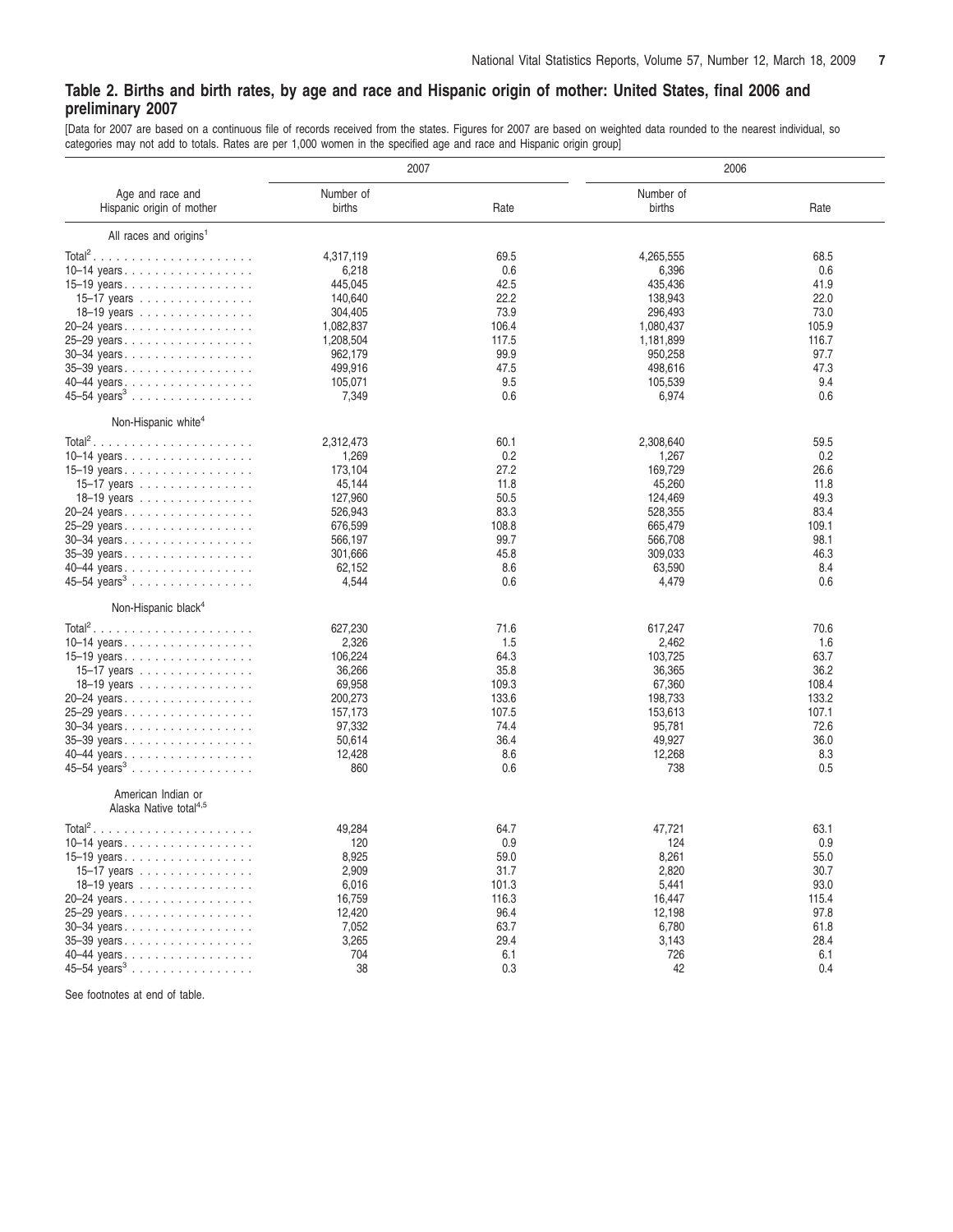### Table 2. Births and birth rates, by age and race and Hispanic origin of mother: United States, final 2006 and **preliminary 2007—Con.**

[Data for 2007 are based on a continuous file of records received from the states. Figures for 2007 are based on weighted data rounded to the nearest individual, so categories may not add to totals. Rates are per 1,000 women in the specified age and race and Hispanic origin group]

|                                                                                                                                                                                 | 2007                                                                                                            |                                                                                         | 2006                                                                                                            |                                                                                         |  |
|---------------------------------------------------------------------------------------------------------------------------------------------------------------------------------|-----------------------------------------------------------------------------------------------------------------|-----------------------------------------------------------------------------------------|-----------------------------------------------------------------------------------------------------------------|-----------------------------------------------------------------------------------------|--|
| Age and race and<br>Hispanic origin of mother                                                                                                                                   | Number of<br>births                                                                                             | Rate                                                                                    | Number of<br>births                                                                                             | Rate                                                                                    |  |
| Asian or Pacific Islander total <sup>4,5</sup>                                                                                                                                  |                                                                                                                 |                                                                                         |                                                                                                                 |                                                                                         |  |
| 10–14 years.<br>15-19 years.<br>15-17 years<br>18-19 years<br>20-24 years<br>25-29 years<br>30-34 years<br>35-39 years.<br>40-44 years<br>45-54 years <sup>3</sup>              | 254,734<br>92<br>8,022<br>2,336<br>5,686<br>32,309<br>71,465<br>86,949<br>46,379<br>8,879<br>639                | 71.4<br>0.2<br>17.3<br>8.4<br>30.7<br>66.2<br>117.9<br>125.1<br>66.3<br>14.5<br>1.1     | 241,045<br>73<br>7,812<br>2,438<br>5.374<br>31.860<br>66,913<br>82,885<br>42.394<br>8.549<br>559                | 67.5<br>0.2<br>17.0<br>8.8<br>29.5<br>63.2<br>108.4<br>116.9<br>63.0<br>14.1<br>1.0     |  |
| Hispanic <sup>6</sup>                                                                                                                                                           |                                                                                                                 |                                                                                         |                                                                                                                 |                                                                                         |  |
| $Total2$<br>10-14 years.<br>15-19 years.<br>15-17 years<br>18-19 years<br>20-24 years.<br>25-29 years<br>30-34 years<br>35-39 years<br>40-44 years.<br>45–54 years <sup>3</sup> | 1,061,970<br>2,407<br>148,453<br>53,941<br>94,511<br>305,107<br>287,730<br>201,212<br>95,694<br>20,273<br>1,095 | 102.1<br>1.2<br>81.7<br>47.8<br>137.1<br>178.5<br>155.6<br>110.8<br>56.4<br>13.4<br>0.8 | 1,039,077<br>2,456<br>145.669<br>51,990<br>93,679<br>303.454<br>280,615<br>194,594<br>91,568<br>19,700<br>1,021 | 101.5<br>1.3<br>83.0<br>47.9<br>139.7<br>177.0<br>152.4<br>108.5<br>55.6<br>13.3<br>0.8 |  |

1Includes origin not stated.

2 The total number includes births to women of all ages, 10–54 years. The rate shown for all ages is the fertility rate, which is defined as the total number of births (regardless of the mother's age) per 1,000 women aged 15–44 years.

<sup>3</sup>The total number includes births to women aged 45–54 years. The birth rate for women aged 45–49 years is computed by relating the number of births to women aged 45–54 years to women aged 45–49 years, because most of the births in this group are to women aged 45–49 years.

4 Race and Hispanic origin are reported separately on birth certificates. Persons of Hispanic origin may be of any race. Race categories are consistent with the 1977 Office of Management and Budget (OMB) standards. In 2007, 27 states reported multiple-race data. The multiple-race data for these states were bridged to the single-race categories of the 1977 OMB standards for comparability with other states; see ''Technical Notes.'' Multiple-race reporting areas vary for 2006–2007; see ''Technical Notes.''

5 Data for persons of Hispanic origin are included for this race group; see ''Technical Notes.''

<sup>6</sup>Includes all persons of Hispanic origin of any race; see "Technical Notes."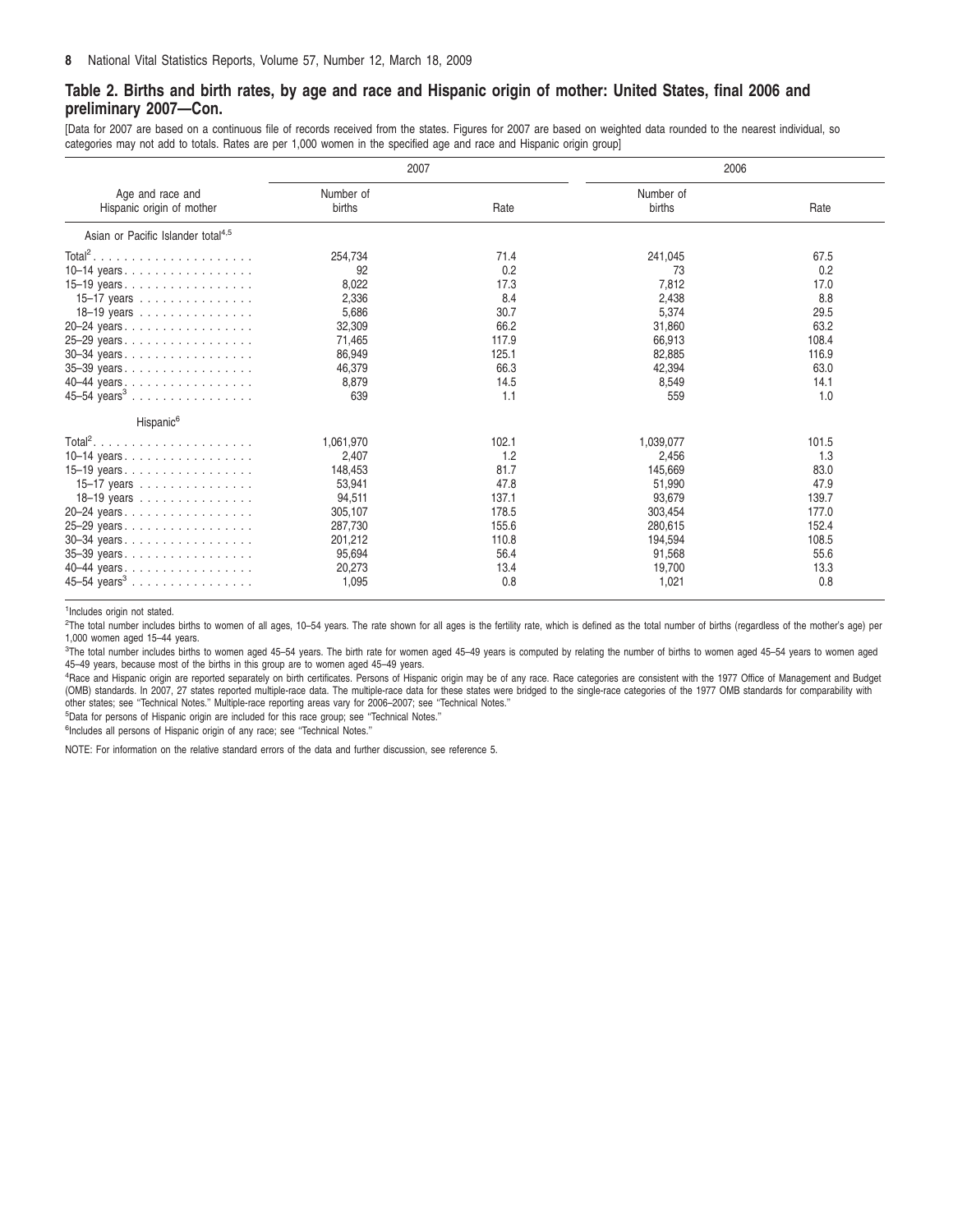## <span id="page-8-0"></span>Table 3. Birth rates for women aged 15–19 years, by age and race and Hispanic origin of mother: United States, final 1991, 2005, and 2006, and preliminary 2007; and percentage of change in rates, 1991–2005, 2005–2007, and 2006–2007

[Data for 2007 are based on a continuous file of records received from the states. Rates are per 1,000 women in the specified age and race and Hispanic origin group]

| Age and race and                                                                                                                                                                                                                             |                                                 |                                                | Year                                           |                                                 | Percent change                                                  |                                                           |                                                    |  |
|----------------------------------------------------------------------------------------------------------------------------------------------------------------------------------------------------------------------------------------------|-------------------------------------------------|------------------------------------------------|------------------------------------------------|-------------------------------------------------|-----------------------------------------------------------------|-----------------------------------------------------------|----------------------------------------------------|--|
| Hispanic origin of mother                                                                                                                                                                                                                    | 2007                                            | 2006                                           | 2005                                           | 1991                                            | 2006-2007                                                       | 2005-2007                                                 | 1991-2005                                          |  |
| $10-14$ years                                                                                                                                                                                                                                |                                                 |                                                |                                                |                                                 |                                                                 |                                                           |                                                    |  |
| Non-Hispanic white <sup>2</sup> .<br>Non-Hispanic black <sup>2</sup> .<br>American Indian or Alaska Native total <sup>2,3</sup><br>Asian or Pacific Islander total <sup>2,3</sup> .<br>$Hispanic4$                                           | 0.6<br>0.2<br>1.5<br>0.9<br>0.2<br>1.2          | 0.6<br>0.2<br>1.6<br>0.9<br>0.2<br>1.3         | 0.7<br>0.2<br>1.7<br>0.9<br>0.2<br>1.3         | 1.4<br>0.5<br>4.9<br>1.6<br>0.8<br>2.4          | 0<br>$\mathbf{0}$<br>$-6$<br>$\mathbf 0$<br>$\mathbf 0$<br>$-8$ | $-14$<br>$\mathbf 0$<br>$-12$<br>$\mathbf 0$<br>0<br>$-8$ | $-50$<br>$-60$<br>$-65$<br>$-44$<br>$-75$<br>$-46$ |  |
| $15-19$ years                                                                                                                                                                                                                                |                                                 |                                                |                                                |                                                 |                                                                 |                                                           |                                                    |  |
| Non-Hispanic white <sup>2</sup> .<br>Non-Hispanic black <sup>2</sup> .<br>American Indian or Alaska Native total <sup>2,3</sup><br>Asian or Pacific Islander total <sup>2,3</sup> .<br>$Hispanic4$                                           | 42.5<br>27.2<br>64.3<br>59.0<br>17.3<br>81.7    | 41.9<br>26.6<br>63.7<br>55.0<br>17.0<br>83.0   | 40.5<br>25.9<br>60.9<br>52.7<br>17.0<br>81.7   | 61.8<br>43.4<br>118.2<br>84.1<br>27.3<br>104.6  | $\overline{c}$<br>$\overline{7}$<br>$\sqrt{2}$<br>$-2$          | 5<br>5<br>6<br>12<br>$\overline{2}$<br>$\mathbf{0}$       | $-34$<br>$-40$<br>$-48$<br>$-37$<br>$-38$<br>$-22$ |  |
| $15 - 17$ years                                                                                                                                                                                                                              |                                                 |                                                |                                                |                                                 |                                                                 |                                                           |                                                    |  |
| All races and origins <sup>1</sup> .<br>Non-Hispanic white <sup>2</sup> .<br>Non-Hispanic black <sup>2</sup> .<br>American Indian or Alaska Native total <sup>2,3</sup> .<br>Asian or Pacific Islander total <sup>2,3</sup> .<br>$Hispanic4$ | 22.2<br>11.8<br>35.8<br>31.7<br>8.4<br>47.8     | 22.0<br>11.8<br>36.2<br>30.7<br>8.8<br>47.9    | 21.4<br>11.5<br>34.9<br>30.5<br>8.2<br>48.5    | 38.6<br>23.6<br>86.1<br>51.9<br>16.3<br>69.2    | $\mathbf{0}$<br>$-1$<br>3<br>$-5$<br>$\mathbf{0}$               | 4<br>3<br>3<br>2<br>$-1$                                  | $-45$<br>$-51$<br>$-59$<br>$-41$<br>$-50$<br>$-30$ |  |
| $18 - 19$ years                                                                                                                                                                                                                              |                                                 |                                                |                                                |                                                 |                                                                 |                                                           |                                                    |  |
| Non-Hispanic white <sup>2</sup> .<br>Non-Hispanic black <sup>2</sup> .<br>American Indian or Alaska Native total <sup>2,3</sup><br>Asian or Pacific Islander total <sup>2,3</sup> .<br>$Hispanic4$                                           | 73.9<br>50.5<br>109.3<br>101.3<br>30.7<br>137.1 | 73.0<br>49.3<br>108.4<br>93.0<br>29.5<br>139.7 | 69.9<br>48.0<br>103.0<br>87.6<br>30.1<br>134.6 | 94.0<br>70.6<br>162.2<br>134.2<br>42.2<br>155.5 | 2<br>$\mathbf{1}$<br>9<br>$\overline{4}$<br>$-2$                | 6<br>5<br>6<br>16<br>$\overline{c}$<br>$\overline{2}$     | $-26$<br>$-32$<br>$-36$<br>$-35$<br>$-29$<br>$-13$ |  |

1 Includes origin not stated.

<sup>2</sup>Race and Hispanic origin are reported separately on birth certificates. Persons of Hispanic origin may be of any race. Race categories are consistent with the 1977 Office of Management and Budget (OMB) standards. In 2007, 27 states reported multiple-race data. The multiple-race data for these states were bridged to the single-race categories of the 1977 OMB standards for comparability with other states; see ''Technical Notes.'' Multiple-race reporting areas vary for 2005–2007; see ''Technical Notes.''

<sup>3</sup>Data for persons of Hispanic origin are included for this race group; see "Technical Notes."

4 Includes all persons of Hispanic origin of any race; see ''Technical Notes.''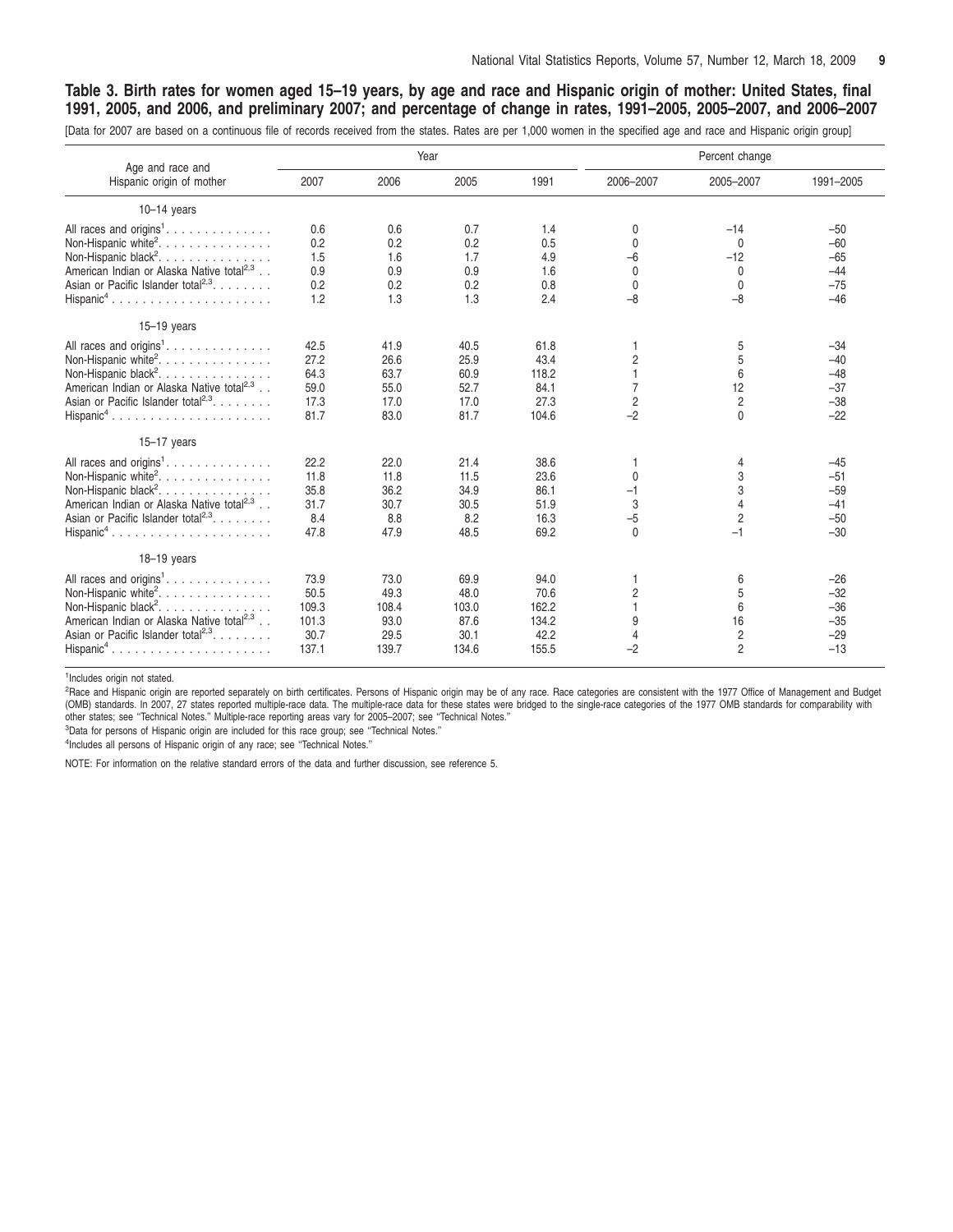## <span id="page-9-0"></span>Table 4. Live births by age of mother, live-birth order, and race and Hispanic origin of mother: United States, **preliminary 2007**

[Data are based on a continuous file of records received from the states. Figures are based on weighted data rounded to the nearest individual, so categories may not add to totals]

|                                                                                    |                                                        |                                                                                           |                                               |                                                  | Age of mother                                     |                                                   |                                                   |                                             |                                            |
|------------------------------------------------------------------------------------|--------------------------------------------------------|-------------------------------------------------------------------------------------------|-----------------------------------------------|--------------------------------------------------|---------------------------------------------------|---------------------------------------------------|---------------------------------------------------|---------------------------------------------|--------------------------------------------|
| Live-birth order and race and<br>Hispanic origin of mother                         | All<br>ages                                            | Under 15<br>years                                                                         | $15 - 19$<br>years                            | $20 - 24$<br>years                               | $25 - 29$<br>years                                | $30 - 34$<br>years                                | $35 - 39$<br>years                                | $40 - 44$<br>years                          | $45 - 54$<br>years                         |
| All races and origins <sup>1</sup>                                                 | 4,317,119                                              | 6,218                                                                                     | 445,045                                       | 1,082,837                                        | 1,208,504                                         | 962,179                                           | 499,916                                           | 105,071                                     | 7,349                                      |
| 4th child and over                                                                 | 1.726.523<br>1,364,048<br>722.883<br>483,766<br>19,897 | 6,088<br>99<br>$\overline{2}$<br>$\mathbf{1}$<br>29                                       | 357,092<br>73,891<br>10.863<br>1,472<br>1,727 | 524,240<br>359,732<br>141,942<br>52,063<br>4,861 | 432,011<br>400,000<br>230.640<br>140,490<br>5,364 | 270,057<br>334,881<br>201.033<br>151,655<br>4,552 | 112,833<br>163.927<br>114.878<br>105,601<br>2,677 | 22,322<br>29,721<br>22.220<br>30,175<br>634 | 1,881<br>1.797<br>1.307<br>2,310<br>54     |
| Non-Hispanic white <sup>2</sup>                                                    | 2,312,473                                              | 1,269                                                                                     | 173,104                                       | 526,943                                          | 676,599                                           | 566,197                                           | 301,666                                           | 62,152                                      | 4,544                                      |
| 1st child $\ldots \ldots \ldots \ldots \ldots \ldots \ldots$<br>4th child and over | 967,305<br>760,952<br>364.534<br>210,171<br>9,511      | 1,251<br>14<br>$\overline{\phantom{a}}$<br>$\equiv$<br>5                                  | 144,966<br>24,353<br>2.889<br>316<br>581      | 278,691<br>170,681<br>58.493<br>17,048<br>2,029  | 276,142<br>228,865<br>112.351<br>56,656<br>2,585  | 175,213<br>210,811<br>109.632<br>68,090<br>2,451  | 74,888<br>105,975<br>67.613<br>51,682<br>1,508    | 14,837<br>19,065<br>12.775<br>15,149<br>325 | 1,317<br>1.190<br>780<br>1,228<br>28       |
| Non-Hispanic black <sup>2</sup>                                                    | 627,230                                                | 2,326                                                                                     | 106,224                                       | 200,273                                          | 157,173                                           | 97,332                                            | 50,614                                            | 12,428                                      | 860                                        |
| 1st child $\ldots \ldots \ldots \ldots \ldots \ldots \ldots$<br>4th child and over | 243.684<br>177,902<br>107.439<br>93,841<br>4,365       | 2,264<br>48<br>$\overline{\phantom{a}}$<br>$\mathbf{1}$<br>13                             | 83,138<br>18,645<br>3,281<br>538<br>622       | 86,025<br>65,267<br>31,938<br>15,700<br>1,343    | 40,096<br>48,480<br>35,608<br>31,867<br>1,123     | 20,335<br>28,218<br>22.166<br>25,851<br>762       | 9,437<br>13,919<br>11.656<br>15,224<br>377        | 2.214<br>3.140<br>2.642<br>4,315<br>117     | 175<br>185<br>147<br>344<br>8              |
| American Indian or Alaska Native total <sup>2,3</sup>                              | 49,284                                                 | 120                                                                                       | 8,925                                         | 16,759                                           | 12,420                                            | 7,052                                             | 3,265                                             | 704                                         | 38                                         |
|                                                                                    | 17,606<br>13,270<br>8.792<br>9,406<br>211              | 119<br>$\mathbf{1}$<br>$\overline{\phantom{a}}$<br>$\qquad \qquad -$<br>$\qquad \qquad -$ | 6,844<br>1,743<br>266<br>37<br>34             | 6,538<br>5,690<br>3.075<br>1,392<br>65           | 2,559<br>3,468<br>3.068<br>3,269<br>56            | 1,058<br>1,632<br>1,586<br>2,743<br>34            | 407<br>627<br>673<br>1,546<br>12                  | 79<br>103<br>123<br>390<br>9                | 3<br>6<br>$\mathbf{1}$<br>28               |
| Asian or Pacific Islander total <sup>2,3</sup>                                     | 254,734                                                | 92                                                                                        | 8,022                                         | 32,309                                           | 71,465                                            | 86,949                                            | 46,379                                            | 8,879                                       | 639                                        |
| 1st child $\ldots \ldots \ldots \ldots \ldots \ldots \ldots$                       | 116,225<br>89,426<br>31.617<br>16,372<br>1.093         | 90<br>$\overline{1}$<br>$\equiv$<br>$\overline{a}$<br>$\mathbf{1}$                        | 6,509<br>1,232<br>199<br>30<br>53             | 19,338<br>8,797<br>2.875<br>1,116<br>183         | 38,963<br>21,681<br>6.902<br>3,632<br>286         | 35,491<br>35,129<br>10.770<br>5,237<br>322        | 13,343<br>19,265<br>8.870<br>4,704<br>197         | 2.293<br>3.134<br>1.894<br>1,514<br>44      | 198<br>188<br>107<br>139<br>$\overline{7}$ |
| $Hispanic4$                                                                        | 1,061,970                                              | 2,407                                                                                     | 148,453                                       | 305,107                                          | 287,730                                           | 201,212                                           | 95,694                                            | 20,273                                      | 1,095                                      |
| Not stated                                                                         | 377,282<br>319.355<br>209.148<br>152,705<br>3,481      | 2,361<br>35<br>$\overline{2}$<br>$\overline{a}$<br>9                                      | 115,346<br>27,923<br>4.247<br>550<br>387      | 132,872<br>109.057<br>45.437<br>16,745<br>997    | 72,881<br>96.688<br>72.342<br>44,842<br>976       | 36,730<br>57,956<br>56.467<br>49,374<br>685       | 14,162<br>23.390<br>25.745<br>32,048<br>350       | 2,760<br>4.111<br>4.676<br>8,653<br>74      | 171<br>196<br>231<br>493<br>3              |

– Quantity zero.

1Includes origin not stated.

<sup>2</sup>Race and Hispanic origin are reported separately on birth certificates. Persons of Hispanic origin may be of any race. Race categories are consistent with the 1977 Office of Management and Budget (OMB) standards. In 2007, 27 states reported multiple-race data. The multiple-race data for these states were bridged to the single-race categories of the 1977 OMB standards for comparability with other states; see ''Technical Notes.''

<sup>3</sup>Data for persons of Hispanic origin are included for this race group; see "Technical Notes."

<sup>4</sup>Includes all persons of Hispanic origin of any race; see "Technical Notes."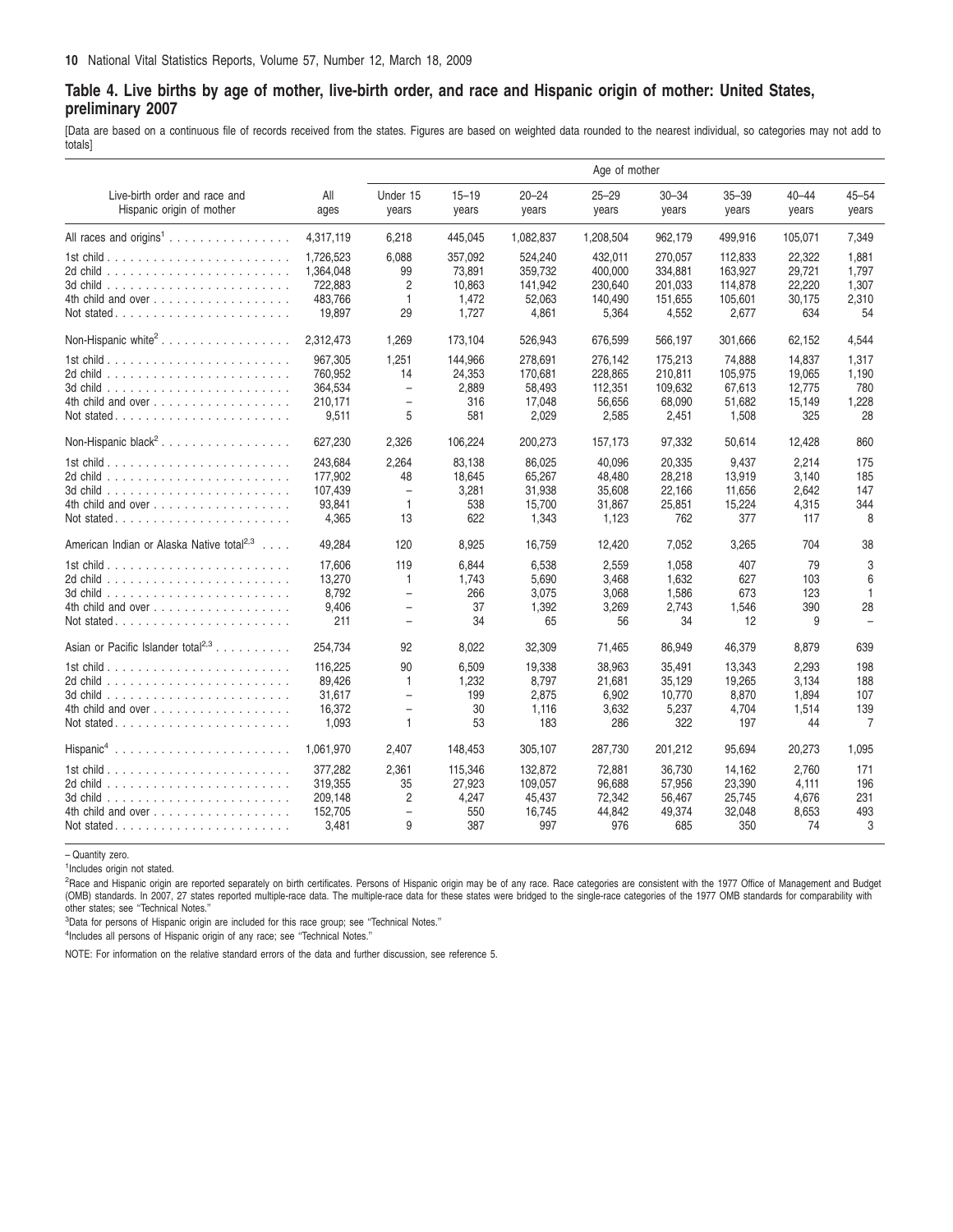## <span id="page-10-0"></span>Table 5. Birth rates by age of mother, live-birth order, and race and Hispanic origin of mother: United States, **preliminary 2007**

[Data are based on a continuous file of records received from the states. Rates are per 1,000 women in the specified age and race and Hispanic origin group]

|                                                                                    |                                 | Age of mother                           |                            |                              |                              |                              |                              |                          |                                 |  |  |
|------------------------------------------------------------------------------------|---------------------------------|-----------------------------------------|----------------------------|------------------------------|------------------------------|------------------------------|------------------------------|--------------------------|---------------------------------|--|--|
| Live-birth order and race<br>and Hispanic origin of mother                         | $15 - 44$<br>years <sup>1</sup> | $10 - 14$<br>years                      | $15 - 19$<br>years         | $20 - 24$<br>years           | $25 - 29$<br>years           | $30 - 34$<br>years           | $35 - 39$<br>years           | $40 - 44$<br>years       | $45 - 49$<br>years <sup>2</sup> |  |  |
| All races and origins <sup>3</sup>                                                 | 69.5                            | 0.6                                     | 42.5                       | 106.4                        | 117.5                        | 99.9                         | 47.5                         | 9.5                      | 0.6                             |  |  |
|                                                                                    | 27.9<br>22.1<br>11.7<br>7.8     | 0.6<br>0.0<br>$\star$<br>$\star$        | 34.2<br>7.1<br>1.0<br>0.1  | 51.7<br>35.5<br>14.0<br>5.1  | 42.2<br>39.1<br>22.5<br>13.7 | 28.2<br>35.0<br>21.0<br>15.8 | 10.8<br>15.7<br>11.0<br>10.1 | 2.0<br>2.7<br>2.0<br>2.8 | 0.2<br>0.2<br>0.1<br>0.2        |  |  |
| Non-Hispanic white <sup>4</sup>                                                    | 60.1                            | 0.2                                     | 27.2                       | 83.3                         | 108.8                        | 99.7                         | 45.8                         | 8.6                      | 0.6                             |  |  |
| 4th child and over                                                                 | 25.2<br>19.9<br>9.5<br>5.5      | 0.2<br>$\star$<br>$\star$<br>$\star$    | 22.9<br>3.9<br>0.5<br>0.1  | 44.2<br>27.1<br>9.3<br>2.7   | 44.5<br>36.9<br>18.2<br>9.2  | 31.0<br>37.2<br>19.4<br>12.1 | 11.4<br>16.2<br>10.3<br>7.9  | 2.1<br>2.6<br>1.8<br>2.1 | 0.2<br>0.2<br>0.1<br>0.2        |  |  |
| Non-Hispanic black <sup>4</sup>                                                    | 71.6                            | 1.5                                     | 64.3                       | 133.6                        | 107.5                        | 74.4                         | 36.4                         | 8.6                      | 0.6                             |  |  |
| 4th child and over                                                                 | 28.0<br>20.4<br>12.3<br>10.8    | 1.5<br>0.0<br>$^\star$<br>$\star$       | 50.6<br>11.4<br>2.0<br>0.3 | 57.8<br>43.8<br>21.5<br>10.5 | 27.6<br>33.4<br>24.5<br>22.0 | 15.7<br>21.7<br>17.0<br>19.9 | 6.8<br>10.1<br>8.4<br>11.0   | 1.5<br>2.2<br>1.8<br>3.0 | 0.1<br>0.1<br>0.1<br>0.2        |  |  |
| American Indian or Alaska Native total <sup>4,5</sup> .                            | 64.7                            | 0.9                                     | 59.0                       | 116.3                        | 96.4                         | 63.7                         | 29.4                         | 6.1                      | 0.3                             |  |  |
| 4th child and over                                                                 | 23.2<br>17.5<br>11.6<br>12.4    | 0.9<br>$\star$<br>$^\star$<br>$^\star$  | 45.5<br>11.6<br>1.8<br>0.2 | 45.6<br>39.7<br>21.4<br>9.7  | 19.9<br>27.0<br>23.9<br>25.5 | 9.6<br>14.8<br>14.4<br>24.9  | 3.7<br>5.7<br>6.1<br>14.0    | 0.7<br>0.9<br>1.1<br>3.4 | $\star$<br>$\star$<br>0.2       |  |  |
| Asian or Pacific Islander total <sup>4,5</sup>                                     | 71.4                            | 0.2                                     | 17.3                       | 66.2                         | 117.9                        | 125.1                        | 66.3                         | 14.5                     | 1.1                             |  |  |
| 1st child $\ldots \ldots \ldots \ldots \ldots \ldots \ldots$<br>4th child and over | 32.7<br>25.2<br>8.9<br>4.6      | 0.2<br>$^\star$<br>$^\star$<br>$^\star$ | 14.1<br>2.7<br>0.4<br>0.1  | 39.8<br>18.1<br>5.9<br>2.3   | 64.5<br>35.9<br>11.4<br>6.0  | 51.3<br>50.7<br>15.6<br>7.6  | 19.2<br>27.7<br>12.7<br>6.8  | 3.7<br>5.1<br>3.1<br>2.5 | 0.4<br>0.3<br>0.2<br>0.2        |  |  |
|                                                                                    | 102.1                           | 1.2                                     | 81.7                       | 178.5                        | 155.6                        | 110.8                        | 56.4                         | 13.4                     | 0.8                             |  |  |
| 4th child and over                                                                 | 36.4<br>30.8<br>20.2<br>14.7    | 1.2<br>0.0<br>$^\star$<br>$\star$       | 63.6<br>15.4<br>2.3<br>0.3 | 78.0<br>64.0<br>26.7<br>9.8  | 39.5<br>52.5<br>39.2<br>24.3 | 20.3<br>32.0<br>31.2<br>27.3 | 8.4<br>13.8<br>15.2<br>19.0  | 1.8<br>2.7<br>3.1<br>5.7 | 0.1<br>0.2<br>0.2<br>0.4        |  |  |

0.0 Quantity more than zero but less than 0.05. \* Figure does not meet standards of reliability or precision; based on fewer than 20 births in the numerator.

1 The rate shown is the fertility rate, which is defined as the total number of births, regardless of age of mother, per 1,000 women aged 15–44 years.

<sup>1</sup>The rate shown is the fertility rate, which is defined as the total number of births, regardless of age of mother, per 1,000 women aged 15–44 years.<br><sup>2</sup>The birth rate for women aged 45–49 years is computed by relating b 45–49 years.

<sup>3</sup>Includes origin not stated.

4 Race and Hispanic origin are reported separately on birth certificates. Persons of Hispanic origin may be of any race. Race categories are consistent with the 1977 Office of Management and Budget (OMB) standards. In 2007, 27 states reported multiple-race data. The multiple-race data for these states were bridged to the single-race categories of the 1977 OMB standards for comparability with other states; see ''Technical Notes.''

5 Data for persons of Hispanic origin are included for this race group; see ''Technical Notes.''

<sup>6</sup>Includes all persons of Hispanic origin of any race; see "Technical Notes."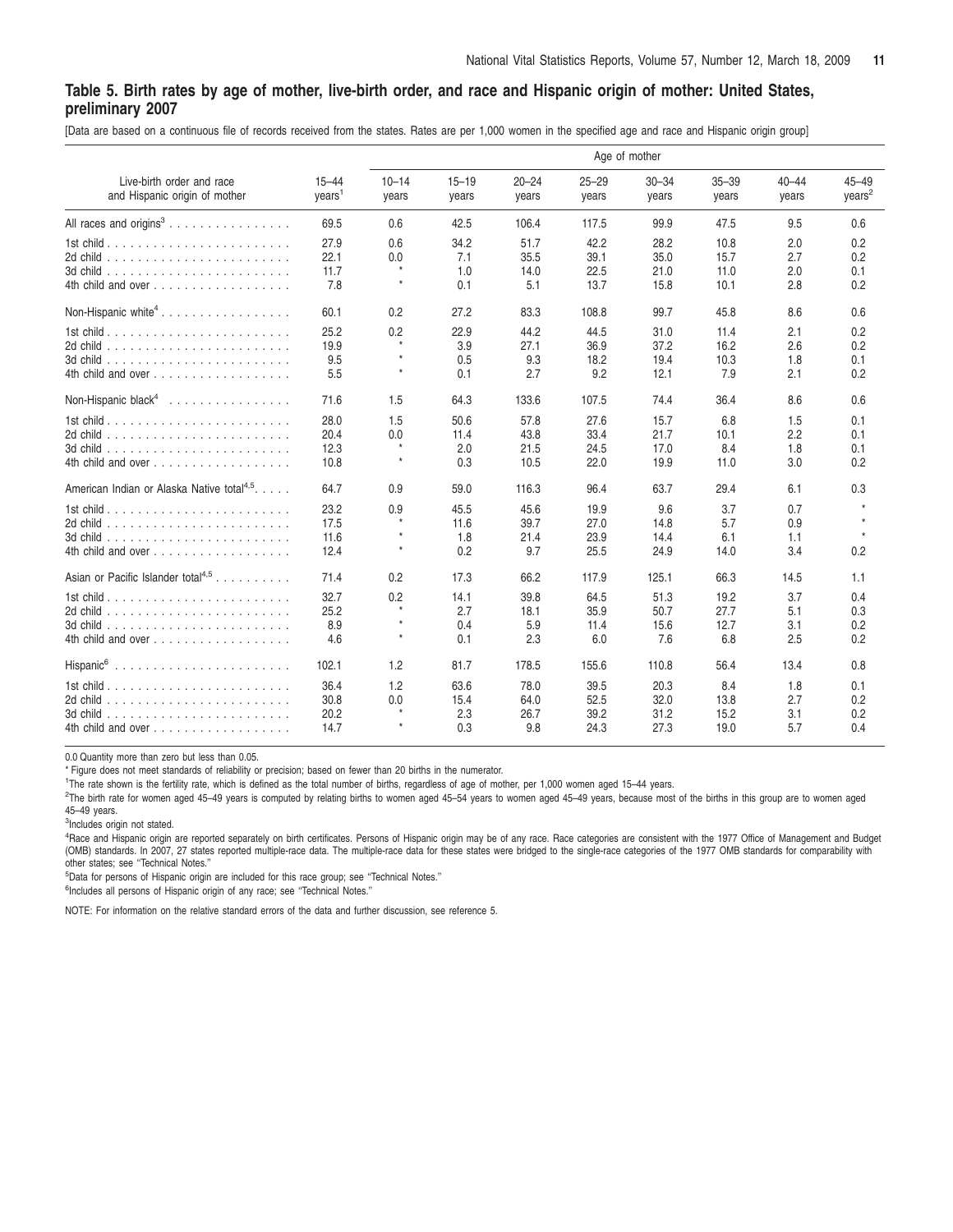## <span id="page-11-0"></span>Table 6. Live births by race and Hispanic origin of mother, and birth and fertility rates: United States and each state **and territory, preliminary 2007**

[By place of residence. Data are based on a continuous file of records received from the states. Figures are based on weighted data rounded to the nearest individual, so categories may not add to totals. Birth rates are total births per 1,000 total population; fertility rates are total births per 1,000 women aged 15–44 years]

| Number of births                                     |                                       |                                    |                                    |                                                          |                                                |                       |                         |                             |
|------------------------------------------------------|---------------------------------------|------------------------------------|------------------------------------|----------------------------------------------------------|------------------------------------------------|-----------------------|-------------------------|-----------------------------|
| Area                                                 | All races<br>and origins <sup>1</sup> | Non-Hispanic<br>white <sup>2</sup> | Non-Hispanic<br>black <sup>2</sup> | American Indian or<br>Alaska Native total <sup>2,3</sup> | Asian or<br>Pacific Islander<br>total $^{2,3}$ | Hispanic <sup>4</sup> | Birth rate<br>All races | Fertility rate<br>All races |
| United States <sup>5</sup> .                         | 4,317,119                             | 2,312,473                          | 627,230                            | 49,284                                                   | 254,734                                        | 1,061,970             | 14.3                    | 69.5                        |
|                                                      | 64,749                                | 38,464                             | 19,740                             | 189                                                      | 942                                            | 5,391                 | 14.0                    | 68.7                        |
|                                                      | 11,101                                | 6,291                              | 409                                | 2,836                                                    | 835                                            | 825                   | 16.2                    | 77.5                        |
|                                                      | 102,992                               | 42,521                             | 3,914                              | 6,700                                                    | 3,597                                          | 46,373                | 16.2                    | 81.1                        |
|                                                      | 41,377                                | 27,720                             | 8,080                              | 261                                                      | 721                                            | 4,515                 | 14.6                    | 73.1                        |
| California.                                          | 566,352                               | 155,930                            | 31,777                             | 3,626                                                    | 74,292                                         | 296,942               | 15.5                    | 72.5                        |
|                                                      | 70,805                                | 41,853                             | 3,122                              | 755                                                      | 2,493                                          | 22,221                | 14.6                    | 69.8                        |
| Connecticut                                          | 41,663                                | 24,897                             | 5,183                              | 238                                                      | 2,441                                          | 8,832                 | 11.9                    | 59.5                        |
|                                                      | 12,171                                | 6,494                              | 3,215                              | 16                                                       | 530                                            | 1,912                 | 14.1                    | 68.4                        |
| District of Columbia                                 | 8,862                                 | 2,227                              | 4,936                              | $\overline{c}$                                           | 259                                            | 1,450                 | 15.1                    | 60.0                        |
|                                                      | 239,143                               | 107,843                            | 51,835                             | 805                                                      | 7,988                                          | 70,833                | 13.1                    | 68.4                        |
|                                                      | 152,021                               | 70,735                             | 49,278                             | 437                                                      | 5,696                                          | 24,319                | 15.9                    | 73.7                        |
|                                                      | 19,137                                | 4,557                              | 426                                | 77                                                       | 12,958                                         | 3,007                 | 14.9                    | 76.0                        |
| Idaho                                                | 25,019                                | 20,190                             | 139                                | 451                                                      | 416                                            | 3,870                 | 16.7                    | 83.4                        |
| Illinois $\ldots \ldots \ldots \ldots \ldots \ldots$ | 180,856                               | 95,508                             | 31,655                             | 262                                                      | 9,212                                          | 44,151                | 14.1                    | 67.4                        |
| Indiana                                              | 89,847                                | 68,907                             | 10,229                             | 118                                                      | 1,693                                          | 8,805                 | 14.2                    | 69.7                        |
| $lowa$                                               | 40,885                                | 34,521                             | 1,804                              | 315                                                      | 1,021                                          | 3,355                 | 13.7                    | 70.1                        |
| Kansas                                               | 42,004                                | 30,512                             | 3,059                              | 376                                                      | 1,367                                          | 6,689                 | 15.1                    | 75.6                        |
| Kentucky.                                            | 59,370                                | 49,842                             | 5,418                              | 114                                                      | 1,018                                          | 3,092                 | 14.0                    | 68.6                        |
|                                                      | 66,260                                | 36,172                             | 25,343                             | 476                                                      | 1,160                                          | 3,188                 | 15.4                    | 73.3                        |
|                                                      | 14,120                                | 13,186                             | 325                                | 125                                                      | 223                                            | 209                   | 10.7                    | 55.6                        |
| Maryland.                                            | 78,096                                | 36,128                             | 26,198                             | 151                                                      | 5,484                                          | 10,608                | 13.9                    | 65.6                        |
| Massachusetts                                        | 77,962                                | 53,274                             | 7,262                              | 185                                                      | 6,013                                          | 10,900                | 12.1                    | 57.4                        |
| Michigan                                             | 125,394                               | 85,528                             | 22,343                             | 765                                                      | 4,337                                          | 8,441                 | 12.4                    | 61.5                        |
| Minnesota                                            | 73,745                                | 53,856                             | 6,615                              | 1,673                                                    | 5,412                                          | 5,939                 | 14.2                    | 69.7                        |
| Mississippi                                          | 46,501                                | 23,068                             | 20,894                             | 309                                                      | 475                                            | 1,708                 | 15.9                    | 76.9                        |
|                                                      | 81,928                                | 62,211                             | 12,610                             | 435                                                      | 1,978                                          | 4,667                 | 13.9                    | 68.8                        |
|                                                      | 12,444                                | 9,623                              | 62                                 | 1,599                                                    | 145                                            | 372                   | 13.0                    | 68.6                        |
| Nebraska                                             | 26,923                                | 20,008                             | 1,794                              | 618                                                      | 754                                            | 4,068                 | 15.2                    | 76.2                        |
| $Nevada. \ldots \ldots \ldots \ldots \ldots \ldots$  | 41,202                                | 16,959                             | 3,615                              | 576                                                      | 3,544                                          | 16,144                | 16.1                    | 79.6                        |
| New Hampshire.                                       | 14,169                                | 12,620                             | 203                                | 54                                                       | 540                                            | 593                   | 10.8                    | 53.8                        |
| New Jersey                                           | 116,060                               | 56,139                             | 17,863                             | 188                                                      | 11,944                                         | 30,027                | 13.4                    | 66.1                        |
| New Mexico                                           | 30,555                                | 8,662                              | 522                                | 3,835                                                    | 1,330                                          | 17,007                | 15.5                    | 76.4                        |
| New York                                             | 253,458                               | 125,632                            | 42,738                             | 629                                                      | 24,084                                         | 60,134                | 13.1                    | 62.1                        |
| North Carolina.                                      | 131,016                               | 72,416                             | 30,635                             | 1,772                                                    | 3,988                                          | 22,113                | 14.5                    | 69.6                        |
| North Dakota                                         | 8,840                                 | 7,277                              | 129                                | 1,012                                                    | 110                                            | 278                   | 13.8                    | 69.8                        |
|                                                      | 150,882                               | 115,583                            | 24,222                             | 320                                                      | 3,291                                          | 6,611                 | 13.2                    | 65.5                        |
| Oklahoma                                             | 55,078                                | 35,334                             | 4,914                              | 6,517                                                    | 1,259                                          | 7,173                 | 15.2                    | 76.0                        |
| Oregon. $\ldots$ .                                   | 49,372                                | 34,256                             | 1,145                              | 955                                                      | 2,712                                          | 10,133                | 13.2                    | 66.1                        |
| Pennsylvania                                         | 150,731                               | 107,818                            | 21,281                             | 407                                                      | 6,260                                          | 13,793                | 12.1                    | 61.9                        |
| Rhode Island                                         | 12,375                                | 5,999                              | 1,045                              | 159                                                      | 536                                            | 2,588                 | 11.7                    | 55.8                        |
| South Carolina                                       | 62,891                                | 34,411                             | 20,489                             | 274                                                      | 1,159                                          | 6,215                 | 14.3                    | 69.9                        |
| South Dakota                                         | 12,259                                | 9,351                              | 212                                | 2,158                                                    | 149                                            | 471                   | 15.4                    | 80.0                        |
| Tennessee                                            | 86,707                                | 58,588                             | 17,768                             | 387                                                      | 2,003                                          | 8,383                 | 14.1                    | 68.8                        |
|                                                      | 407,640                               | 140,272                            | 46,397                             | 1,064                                                    | 16,032                                         | 204,498               | 17.1                    | 80.1                        |
|                                                      | 55,131                                | 42,844                             | 539                                | 768                                                      | 1,761                                          | 9,042                 | 20.8                    | 94.4                        |
|                                                      | 6,513                                 | 6,178                              | 95                                 | 14                                                       | 91                                             | 78                    | 10.5                    | 53.2                        |
|                                                      | 108,874                               | 62,155                             | 23,842                             | 176                                                      | 8,021                                          | 14,966                | 14.1                    | 67.0                        |
| Washington                                           | 88,958                                | 56,299                             | 3,812                              | 2,492                                                    | 9,303                                          | 16,881                | 13.8                    | 66.9                        |
| West Virginia                                        | 21,992                                | 20,700                             | 778                                | 23                                                       | 181                                            | 253                   | 12.1                    | 63.1                        |
| Wisconsin                                            | 72,796                                | 54,549                             | 7,240                              | 1,255                                                    | 2,895                                          | 6,934                 | 13.0                    | 65.0                        |
| Wyoming                                              | 7,893                                 | 6,361                              | 79                                 | 333                                                      | 79                                             | 969                   | 15.1                    | 77.7                        |

See footnotes at end of table.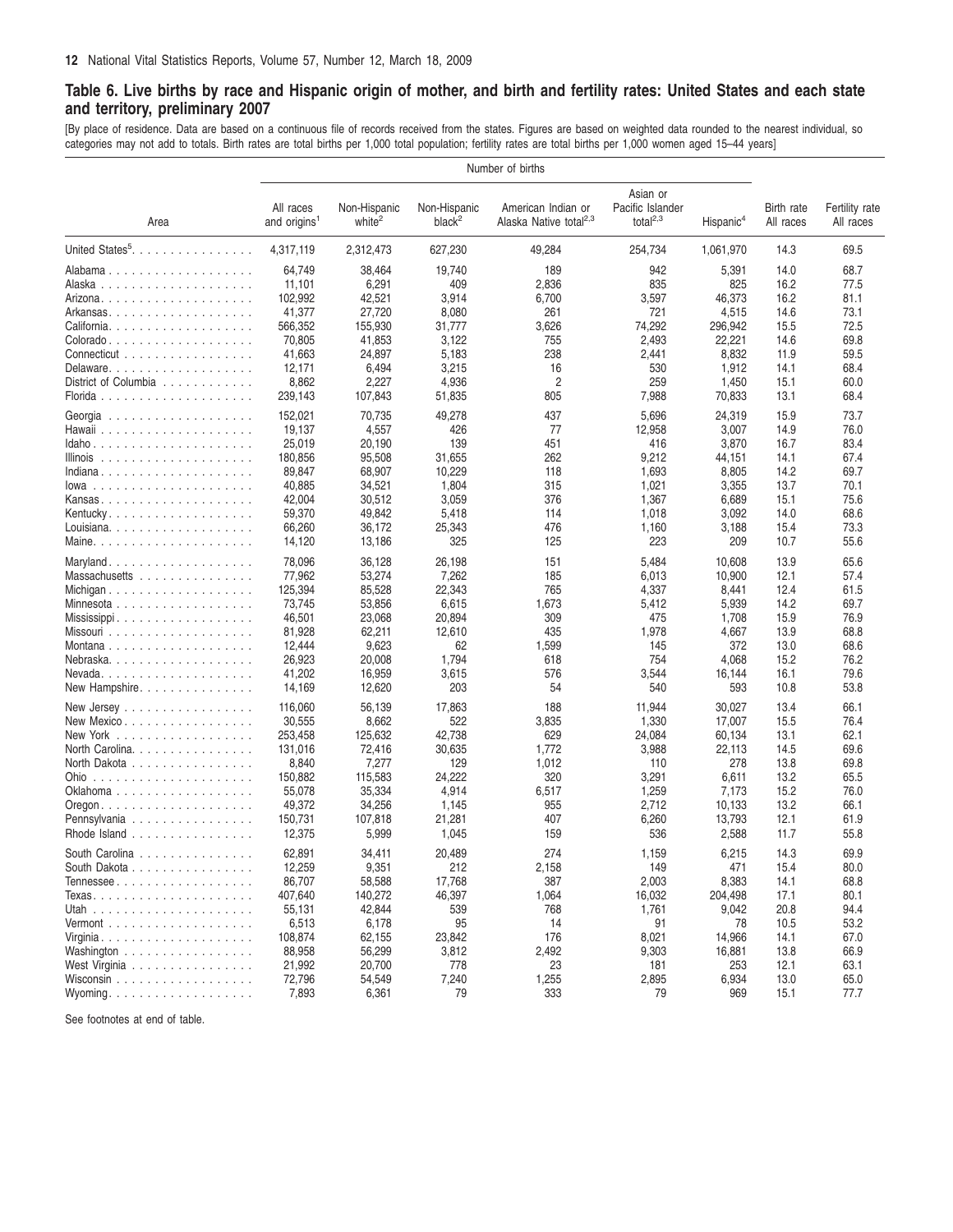#### <span id="page-12-0"></span>Table 6. Live births by race and Hispanic origin of mother, and birth and fertility rates: United States and each state **and territory, preliminary 2007—Con.**

[By place of residence. Data are based on a continuous file of records received from the states. Figures are based on weighted data rounded to the nearest individual, so categories may not add to totals. Birth rates are total births per 1,000 total population; fertility rates are total births per 1,000 women aged 15–44 years]

| Area              | All races<br>and origins <sup>1</sup> | Non-Hispanic<br>white <sup>2</sup> | Non-Hispanic<br>black <sup>2</sup> | American Indian or<br>Alaska Native total <sup>2,3</sup> | Asian or<br>Pacific Islander<br>total $^{2,3}$ | Hispanic <sup>4</sup> | Birth rate<br>All races | Fertility rate<br>All races |
|-------------------|---------------------------------------|------------------------------------|------------------------------------|----------------------------------------------------------|------------------------------------------------|-----------------------|-------------------------|-----------------------------|
| Puerto Rico       | 46.636                                | 1,381                              | 115                                | ---                                                      | ---                                            | 45.123                | 11.8                    | 55.2                        |
| Virgin Islands    | 1.674                                 | 125                                | .139                               | 82                                                       |                                                | 270                   | 15.2                    | 74.0                        |
|                   | ---                                   | ---                                | $  -$                              |                                                          |                                                | $\sim$ $\sim$ $\sim$  | $- - -$                 | ---                         |
| American Samoa    | .288                                  | $- - -$                            | $- - -$                            |                                                          | .288                                           | $\cdots$              | 20.1                    | 90.5                        |
| Northern Marianas | l.345                                 | ---                                | ---                                |                                                          | i,327                                          | $- - -$               | 15.9                    | 38.8                        |

- - - Data not available.

– Quantity zero.

1 Includes origin not stated.

<sup>2</sup>Race and Hispanic origin are reported separately on birth certificates. Persons of Hispanic origin may be of any race. Race categories are consistent with the 1977 Office of Management and Budget (OMB) standards. In 2007, 27 states reported multiple-race data. The multiple-race data for these states were bridged to the single-race categories of the 1977 OMB standards for comparability with other states; see ''Technical Notes.''

<sup>3</sup>Data for persons of Hispanic origin are included for this race group; see "Technical Notes."

<sup>4</sup>Includes all persons of Hispanic origin of any race; see "Technical Notes."

5 Excludes data for the territories.

NOTE: For information on the relative standard errors of the data and further discussion, see reference 5.

#### Table 7. Number and percentage of births to unmarried women, by age: United States, final 2006 and preliminary 2007

[Data for 2007 are based on a continuous file of records received from the states. Figures for 2007 are based on weighted data rounded to the nearest individual, so categories may not add to total]

|                                                          |           | Number of births | Percent |      |  |
|----------------------------------------------------------|-----------|------------------|---------|------|--|
| Age of mother                                            | 2007      | 2006             | 2007    | 2006 |  |
| All ages, unmarried.                                     | 1,714,643 | 1.641.946        | 39.7    | 38.5 |  |
| Under 20 years                                           | 386,702   | 372.876          | 85.7    | 84.4 |  |
| Under 15 years                                           | 6,142     | 6,288            | 98.8    | 98.3 |  |
| 15–19 years $\ldots \ldots \ldots \ldots$                | 380,560   | 366,588          | 85.5    | 84.2 |  |
| 15–17 years $\ldots$ $\ldots$ $\ldots$ $\ldots$ $\ldots$ | 130,519   | 127,749          | 92.8    | 91.9 |  |
| 18–19 years $\ldots$ $\ldots$ $\ldots$ $\ldots$ $\ldots$ | 250.041   | 238,839          | 82.1    | 80.6 |  |
| 20-24 years                                              | 644.591   | 625.780          | 59.5    | 57.9 |  |
| 25-29 years.                                             | 389,169   | 366,085          | 32.2    | 31.0 |  |
|                                                          | 185,425   | 173,586          | 19.3    | 18.3 |  |
| 35-39 years.                                             | 86,343    | 81.828           | 17.3    | 16.4 |  |
| 40-54 years.                                             | 22.411    | 21.791           | 19.9    | 19.4 |  |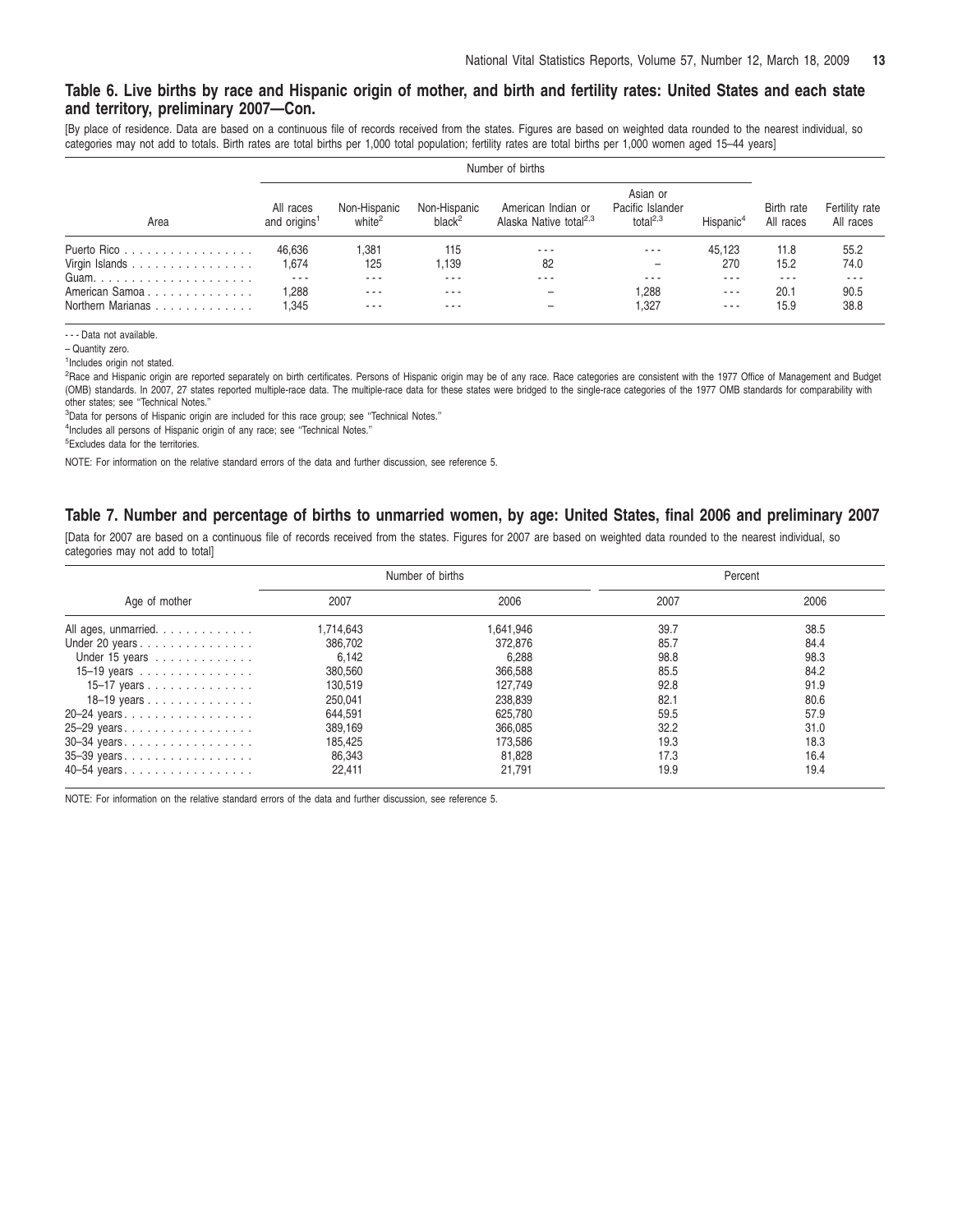## <span id="page-13-0"></span>Table 8. Total births, total cesarean delivery rate, percentage of live births preterm and very preterm, and percentage of live births at low and very low birthweight, by race and Hispanic origin of mother: United States, final 2006 and **preliminary 2007**

[Data for 2007 are based on a continuous file of records received from the states. Figures for 2007 are based on weighted data rounded to the nearest individual]

|                                                                                                                                |                                |                                |                      |                      |                      |                      | Preterm                   |                   |                    |                    | Low birthweight                   |                   |
|--------------------------------------------------------------------------------------------------------------------------------|--------------------------------|--------------------------------|----------------------|----------------------|----------------------|----------------------|---------------------------|-------------------|--------------------|--------------------|-----------------------------------|-------------------|
|                                                                                                                                | Number of births               |                                | Cesarean rate        |                      | Total <sup>2</sup>   |                      | Very preterm <sup>3</sup> |                   | Total <sup>4</sup> |                    | Very low birthweight <sup>5</sup> |                   |
| Race and Hispanic<br>origin of mother                                                                                          | 2007                           | 2006                           | 2007                 | 2006                 | 2007                 | 2006                 | 2007                      | 2006              | 2007               | 2006               | 2007                              | 2006              |
| All races and origins <sup>6</sup>                                                                                             | 4,317,119                      | 4,265,555                      | 31.8                 | 31.1                 | 12.7                 | 12.8                 | 2.0                       | 2.0               | 8.2                | 8.3                | 1.5                               | 1.5               |
| Non-Hispanic white <sup>7</sup><br>Non-Hispanic black <sup>7</sup><br>American Indian or<br>Alaska Native total <sup>7,8</sup> | 2,312,473<br>627.230<br>49.284 | 2.308.640<br>617.247<br>47.721 | 32.0<br>33.8<br>27.7 | 31.3<br>33.1<br>27.5 | 11.5<br>18.3<br>13.9 | 11.7<br>18.5<br>14.2 | 1.6<br>4.1<br>2.1         | 1.7<br>4.1<br>2.1 | 7.2<br>13.8<br>7.5 | 7.3<br>14.0<br>7.5 | 1.2<br>3.2<br>1.3                 | 1.2<br>3.2<br>1.3 |
| Asian or Pacific Islander total <sup>7,8</sup><br>$Hispanic9$                                                                  | 254.734<br>1,061,970           | 241.045<br>039,077             | 31.4<br>30.4         | 30.6<br>29.7         | 10.9<br>12.3         | 10.9<br>12.2         | 1.5<br>1.8                | 1.5<br>1.8        | 8.1<br>6.9         | 8.1<br>7.0         | 1.1<br>1.2                        | 1.1<br>1.2        |

<sup>1</sup>All births by cesarean delivery per 100 live births.

2 Less than 37 completed weeks of gestation.

<sup>3</sup> Less than 32 completed weeks of gestation.

4 Less than 2,500 grams (5lb 8oz).

5 Less than 1,500 grams (3lb 4oz).

6 Includes origin not stated.

7 Race and Hispanic origin are reported separately on birth certificates. Persons of Hispanic origin may be of any race. Race categories are consistent with the 1977 Office of Management and Budget (OMB) standards. In 2007, 27 states reported multiple-race data. The multiple-race data for these states were bridged to the single-race categories of the 1977 OMB standards for comparability with other states; see ''Technical Notes.'' Multiple-race reporting areas vary for 2006–2007; see ''Technical Notes.''

<sup>8</sup>Data for persons of Hispanic origin are included for this race group; see "Technical Notes."

<sup>9</sup>Includes all persons of Hispanic origin of any race; see "Technical Notes."

NOTE: For information on the relative standard errors of the data and further discussion, see reference 5.

#### Table 9. Percentage of preterm births: United States, final 1990, 2000, 2005, and 2006, and preliminary 2007

[Data for 2007 are based on a continuous file of records received from the states]

| Year | 「otal preterm' | Late preterm <sup>2</sup> | 32-33 weeks | Less than 32 weeks |
|------|----------------|---------------------------|-------------|--------------------|
|      | 2.66           | 9.03                      | .59         | 2.04               |
| 2006 | 12.80          | 9.14                      | 1.62        | 2.04               |
| 2005 | 12.73          | 9.09                      | 1.60        | 2.03               |
|      | 11.64          | 8.22                      | 1.49        | 1.93               |
|      | 10.61          | 7.30                      | 1.40        | 1.92               |

<sup>1</sup>Preterm is less than 37 completed weeks of gestation.

2 Late preterm is 34–36 completed weeks of gestation.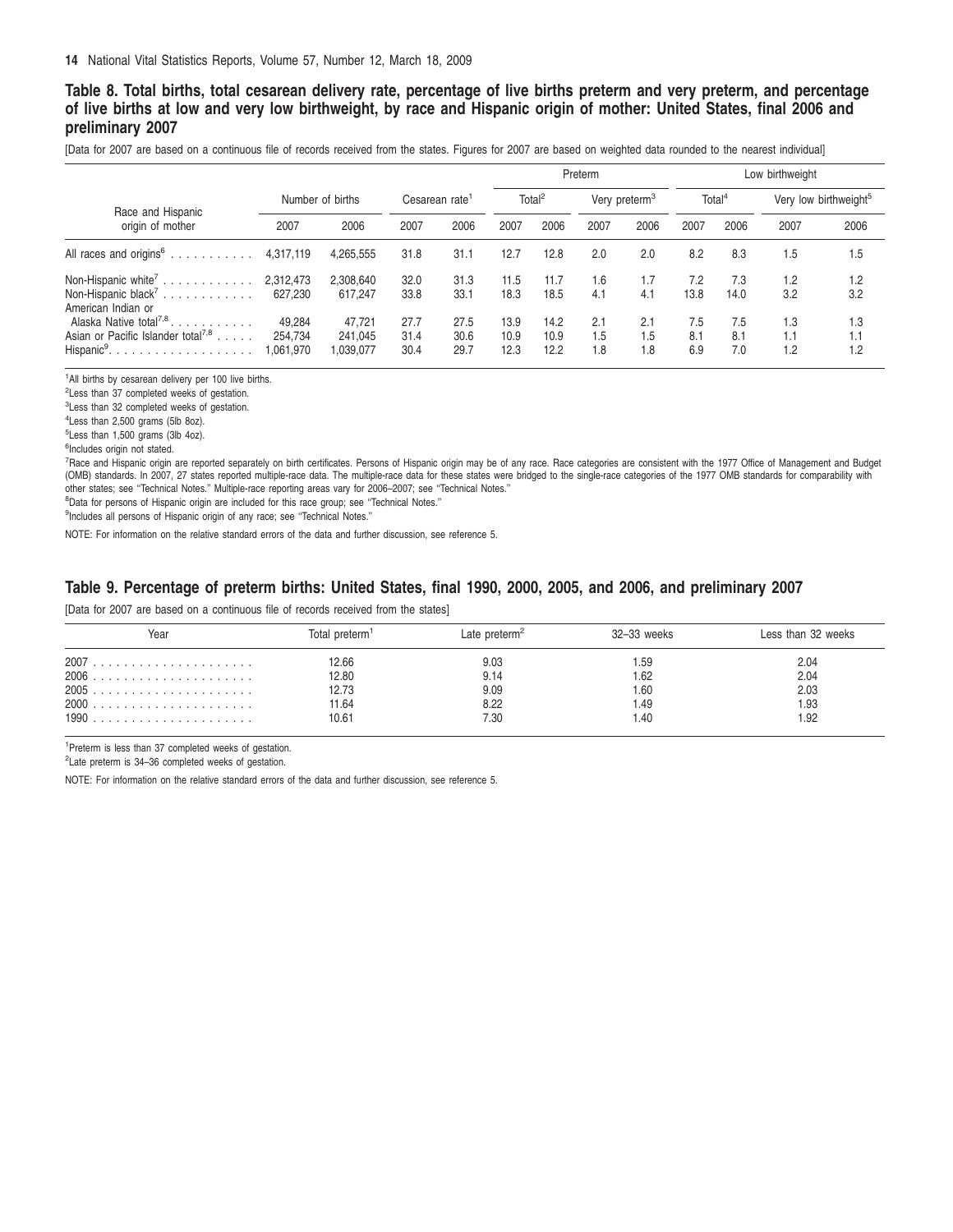## <span id="page-14-0"></span>Table 10. Total count of records and percent completeness of preliminary file of live births: United States, each state **and territory, preliminary 2007**

[By place of occurrence]

|                                  | Live births       |                      |
|----------------------------------|-------------------|----------------------|
| Area                             | Counts of records | Percent completeness |
|                                  | 4,325,427         | 98.7                 |
|                                  | 63,997            | 100.0                |
|                                  | 11,004            | 99.7                 |
|                                  | 103,811           | 100.0                |
|                                  | 40,168            | 100.0                |
|                                  | 567,527           | 100.0                |
|                                  | 71,220            | 100.0                |
|                                  | 42,270            | 100.0                |
|                                  | 12,527            | 99.9                 |
|                                  | 14,822            | 100.0                |
|                                  | 239,396           | 100.0                |
| Georgia                          | 153,190           | 86.4                 |
|                                  | 19,151            | 100.0                |
|                                  | 24,436            | 100.0                |
|                                  | 177,470           | 100.0                |
|                                  | 90,561            | 100.0                |
|                                  | 40,988            | 100.0                |
|                                  | 42,938            | 100.0                |
|                                  | 57,425            | 100.0                |
|                                  | 66,328            | 91.4                 |
|                                  | 13,974            | 100.0                |
|                                  | 74,941            | 100.0                |
|                                  | 78,723            | 100.0                |
|                                  | 124,270           | 80.2                 |
|                                  | 73,610            | 100.0                |
|                                  | 45,510            | 100.0                |
|                                  | 82,824            | 100.0                |
|                                  | 12,403<br>27,112  | 100.0<br>100.0       |
|                                  | 40,784            | 99.7                 |
|                                  | 13,937            | 100.0                |
|                                  |                   |                      |
|                                  | 112,881           | 100.0                |
|                                  | 29,901<br>255,441 | 100.0<br>100.0       |
| New York excluding New York City | 126,469           | 100.0                |
|                                  | 128,972           | 100.0                |
|                                  | 132,188           | 100.0                |
|                                  | 10.152            | 100.0                |
|                                  | 151,353           | 100.0                |
|                                  | 54,168            | 100.0                |
|                                  | 49,870            | 100.0                |
|                                  | 150,021           | 100.0                |
|                                  | 13,191            | 100.0                |
|                                  | 60,196            | 100.0                |
|                                  | 12,815            | 100.0                |
|                                  | 92,050            | 100.0                |
|                                  | 414,177           | 99.4                 |
|                                  | 56,320            | 100.0                |
|                                  | 6,210             | 100.0                |
|                                  | 107,263           | 100.0                |
|                                  | 88,937            | 100.0                |
|                                  | 21,915            | 100.0                |
|                                  | 71,744            | 100.0                |
|                                  | 7,317             | 100.0                |
|                                  | 46,748            | 100.0                |
|                                  | 1,779             | 82.5                 |
|                                  | 3,501             | 71.9                 |
| American Samoa                   | 1,288             | 99.9                 |
|                                  | 1,379             | 100.0                |

1 Excludes data for the territories.

NOTE: Percent completeness = Number of records in preliminary file \* 100

Count of records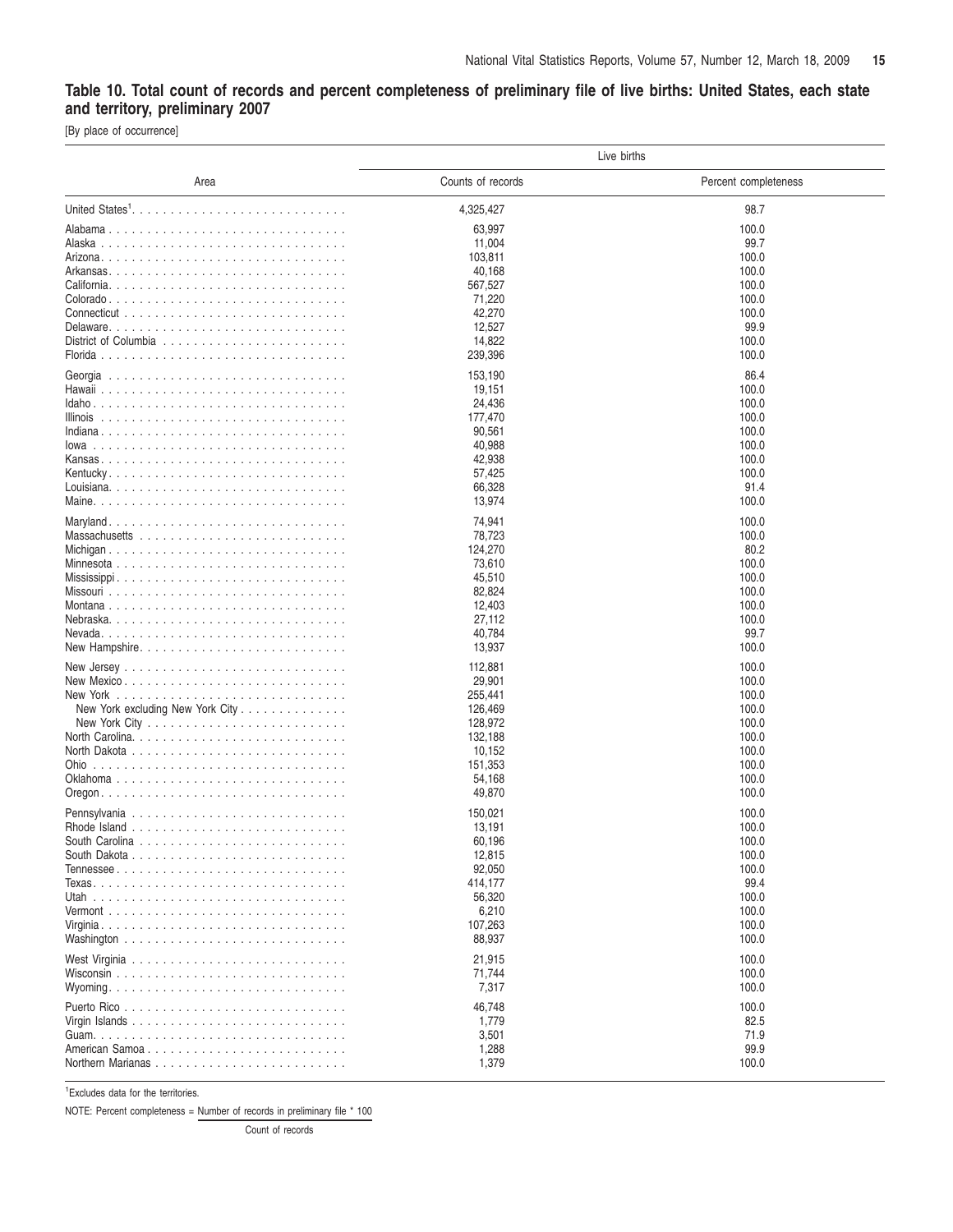## <span id="page-15-0"></span>Table 11. Percentage of live births to mothers under 20 years of age: United States, each state and territory, final 2006 **and preliminary 2007**

[By place of residence. Data are based on a continuous file of records received from the states]

| Area           | 2007                 | 2006 |
|----------------|----------------------|------|
|                | 10.5                 | 10.4 |
|                | 13.6                 | 13.8 |
|                | 10.1                 | 10.1 |
|                | 12.7                 | 12.7 |
|                | 14.6                 | 14.8 |
|                | 9.5                  | 9.5  |
|                | 9.7                  | 9.7  |
|                | 6.9                  | 7.0  |
|                |                      |      |
|                | 10.4                 | 10.7 |
|                | 12.1                 | 12.0 |
|                | 10.9                 | 10.9 |
|                | 12.2                 | 12.1 |
|                | 8.5                  | 8.6  |
|                | 9.1                  | 8.9  |
|                | 10.1                 | 10.0 |
|                | 11.2                 | 10.9 |
|                | 8.7                  | 8.7  |
|                | 10.3                 | 10.2 |
|                | 12.9                 | 12.9 |
|                | 13.7                 | 13.9 |
|                | 8.4                  | 8.1  |
|                |                      |      |
|                | 8.9                  | 8.8  |
|                | 6.4                  | 6.2  |
|                | 10.1                 | 9.8  |
|                | 7.1                  | 7.0  |
|                | 17.1                 | 16.5 |
|                | 11.4                 | 11.4 |
|                | 9.7                  | 10.3 |
|                | 8.6                  | 8.0  |
|                | 10.8                 | 10.9 |
|                | 6.6                  | 6.1  |
|                |                      |      |
|                | 6.4                  | 6.3  |
|                | 15.7                 | 15.7 |
|                | 7.0                  | 7.1  |
|                | 11.7                 | 11.7 |
|                | 8.0                  | 7.4  |
|                | 11.0                 | 10.7 |
|                | 13.9                 | 13.6 |
|                | 8.9                  | 8.9  |
|                | 9.3                  | 9.3  |
|                | 9.7                  | 9.2  |
|                | 13.4                 | 13.4 |
|                | 9.8                  | 9.5  |
|                | 13.2                 | 13.0 |
|                | 13.5                 | 13.5 |
|                | 6.9                  | 6.6  |
|                | 7.6                  | 7.2  |
|                | 8.6                  | 8.6  |
|                | 8.4                  | 8.3  |
|                | 12.5                 | 12.5 |
|                | 8.7                  | 8.4  |
|                | 11.8                 | 11.2 |
|                |                      |      |
|                | 18.3                 | 18.4 |
|                | 12.8                 | 12.7 |
|                | $\sim$ $\sim$ $\sim$ | 12.9 |
| American Samoa | 7.4                  | 7.7  |
|                | 8.5                  | 7.5  |
|                |                      |      |

--- Data not available.

1 Excludes data for the territories.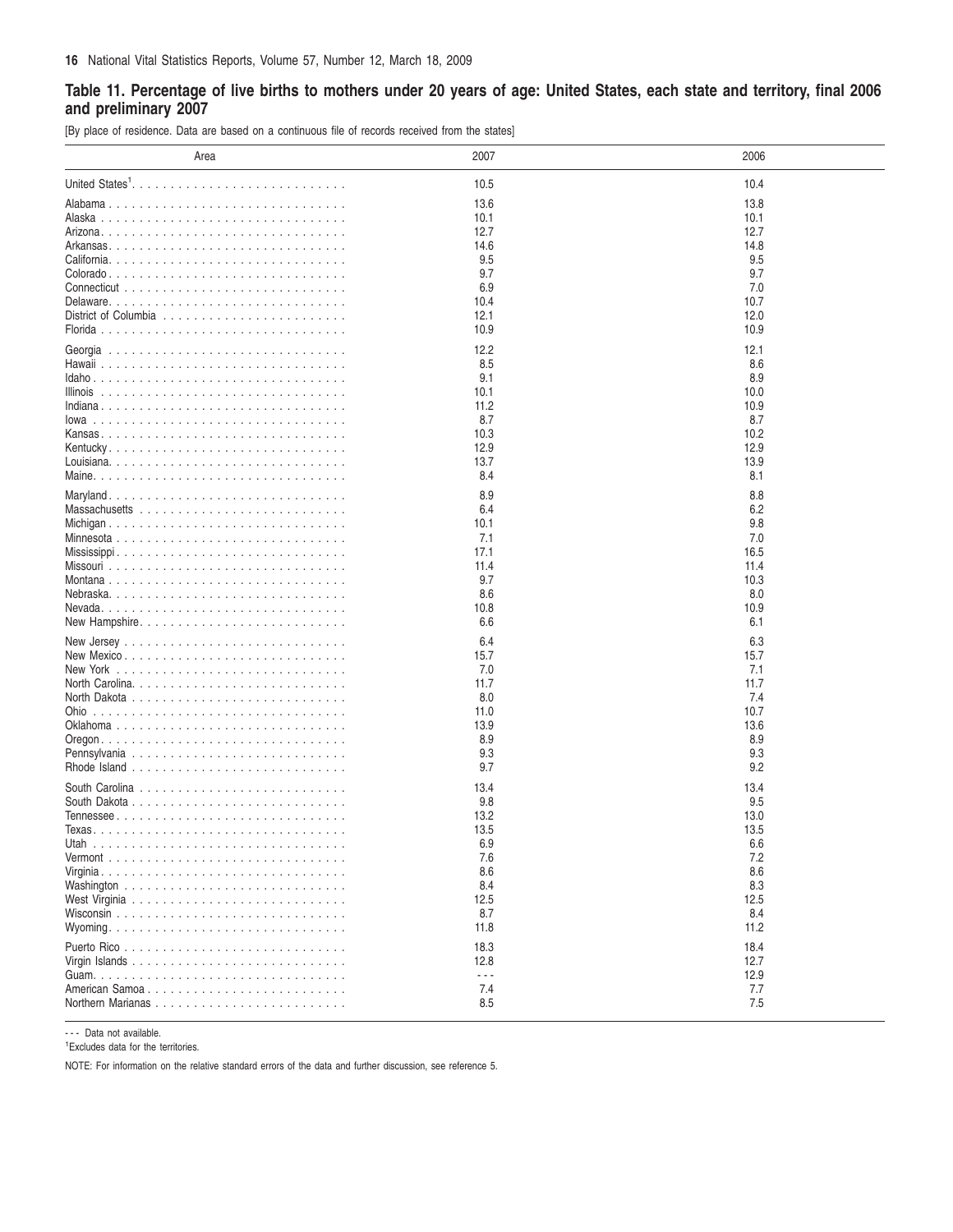## <span id="page-16-0"></span>Table 12. Percentage of live births to unmarried mothers: United States, each state and territory, final 2006 and **preliminary 2007**

[By place of residence. Data are based on a continuous file of records received from the states]

| Area                                                                    | 2007                 | 2006         |
|-------------------------------------------------------------------------|----------------------|--------------|
|                                                                         | 39.7                 | 38.5         |
|                                                                         | 38.4                 | 36.6         |
|                                                                         | 37.2                 | 36.8         |
|                                                                         | 45.2                 | 44.0         |
|                                                                         | 43.4                 | 41.8         |
|                                                                         | 38.9                 | 37.6         |
|                                                                         | 25.4                 | 27.6         |
|                                                                         | 35.1                 | 34.0         |
|                                                                         | 46.9                 | 45.5         |
| District of Columbia $\ldots \ldots \ldots \ldots \ldots \ldots \ldots$ | 58.5                 | 57.6         |
|                                                                         | 46.1                 | 44.4         |
|                                                                         |                      | 42.4         |
|                                                                         | 43.3                 |              |
|                                                                         | 36.9                 | 36.0         |
|                                                                         | 25.5<br>40.1         | 24.3<br>38.7 |
|                                                                         |                      | 41.4         |
|                                                                         | 42.4                 |              |
|                                                                         | 34.3                 | 33.8<br>35.2 |
|                                                                         | 36.5<br>39.3         | 35.3         |
|                                                                         | 50.9                 | 49.8         |
|                                                                         | 39.1                 | 37.1         |
|                                                                         |                      |              |
|                                                                         | 40.9                 | 39.7         |
|                                                                         | 33.4                 | 32.2         |
|                                                                         | 39.4                 | 38.3         |
|                                                                         | 32.7                 | 31.7         |
|                                                                         | 53.7                 | 52.8         |
|                                                                         | 40.5                 | 39.3         |
|                                                                         | 35.9                 | 36.0         |
|                                                                         | 33.4                 | 32.3         |
|                                                                         | 42.0                 | 41.3         |
|                                                                         | 31.4                 | 29.4         |
|                                                                         | 34.4                 | 33.0         |
|                                                                         | 51.8                 | 51.2         |
|                                                                         | 40.7                 | 40.0         |
|                                                                         | 41.2                 | 40.1         |
|                                                                         | 32.6                 | 31.7         |
|                                                                         | 42.2                 | 40.5         |
|                                                                         | 41.3                 | 40.9         |
|                                                                         | 35.1                 | 34.3         |
| Pennsylvania                                                            | 39.7                 | 38.3         |
|                                                                         | 44.0                 | 40.5         |
|                                                                         | 46.6                 | 45.6         |
|                                                                         | 38.4                 | 37.1         |
|                                                                         | 42.8                 | 41.4         |
|                                                                         | 40.7                 | 39.4         |
|                                                                         | 19.6                 | 18.8         |
|                                                                         | 36.6                 | 34.5         |
|                                                                         | 35.2                 | 33.8         |
|                                                                         | 33.2                 | 31.9         |
|                                                                         | 40.3                 | 37.9         |
|                                                                         | 35.4                 | 34.1         |
|                                                                         | 34.7                 | 33.0         |
|                                                                         | 59.3                 | 57.8         |
|                                                                         | 71.5                 | 70.8         |
|                                                                         | $\sim$ $\sim$ $\sim$ | 57.7         |
| American Samoa                                                          | 33.0                 | 34.7         |
|                                                                         | 46.1                 | 58.8         |
|                                                                         |                      |              |

- - - Data not available.

1 Excludes data for the territories.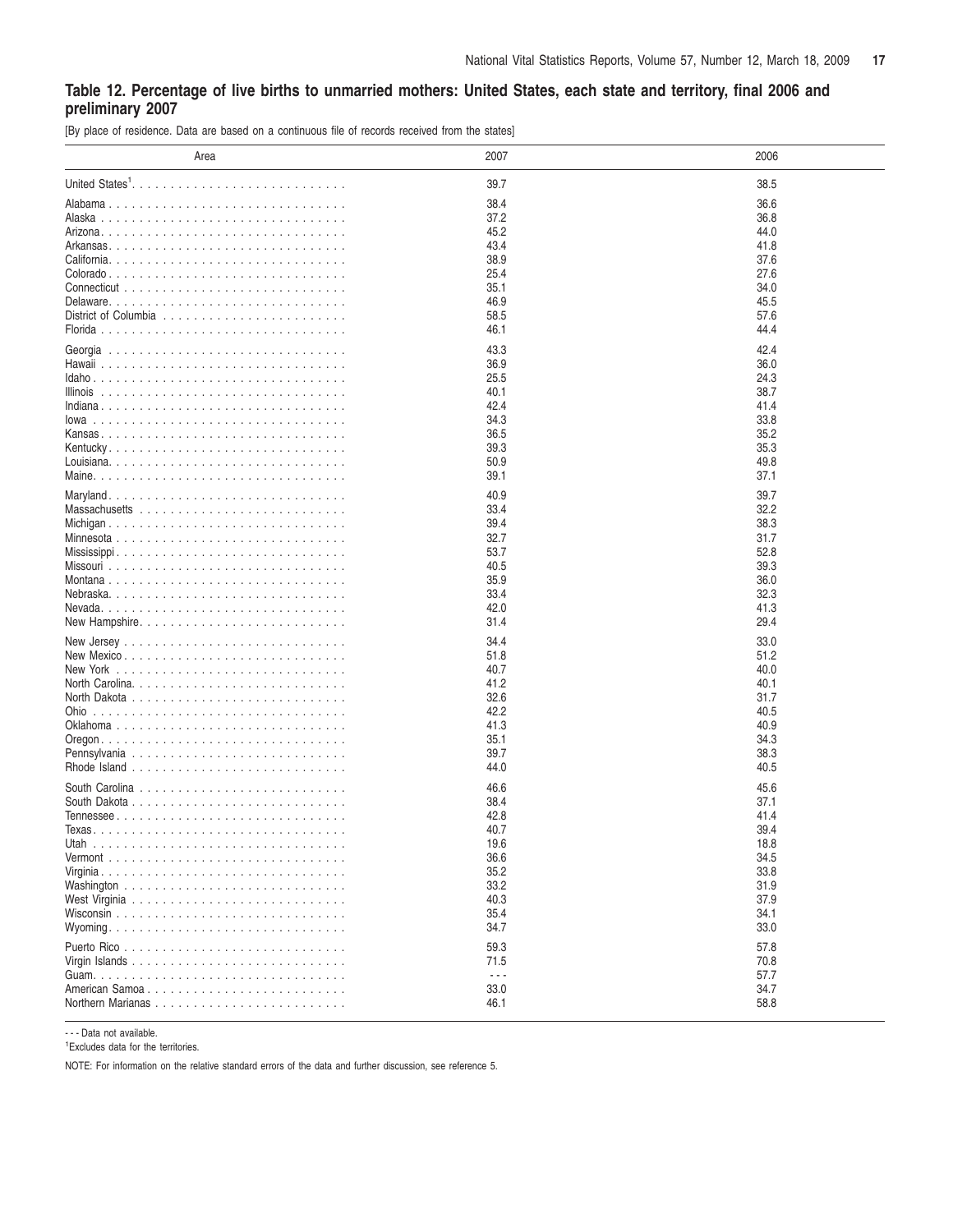## <span id="page-17-0"></span>**Table 13. Percentage low birthweight: United States, each state and territory, final 2006 and preliminary 2007**

[By place of residence. Data are based on a continuous file of records received from the states. Low birthweight is less than 2,500 grams]

| Area                                                                    | 2007                 | 2006 |
|-------------------------------------------------------------------------|----------------------|------|
|                                                                         | 8.2                  | 8.3  |
|                                                                         | 10.4                 | 10.5 |
|                                                                         | 5.7                  | 6.0  |
|                                                                         | 7.1                  | 7.1  |
|                                                                         | 9.1                  | 9.2  |
|                                                                         | 6.9                  | 6.8  |
|                                                                         | 9.0                  | 8.9  |
|                                                                         | 8.1                  | 8.1  |
|                                                                         | 9.3                  | 9.3  |
| District of Columbia $\ldots \ldots \ldots \ldots \ldots \ldots \ldots$ | 11.1                 | 11.5 |
|                                                                         | 8.7                  | 8.7  |
|                                                                         | 9.1                  | 9.6  |
|                                                                         | 8.0                  | 8.1  |
|                                                                         | 6.5                  | 6.9  |
|                                                                         | 8.5                  | 8.6  |
|                                                                         | 8.5                  | 8.2  |
|                                                                         | 6.8                  | 6.9  |
|                                                                         | 6.0                  | 7.2  |
|                                                                         | 9.3                  | 9.1  |
|                                                                         | 11.0                 | 11.4 |
|                                                                         | 6.3                  | 6.8  |
|                                                                         | 9.1                  | 9.4  |
|                                                                         | 7.9                  | 7.9  |
|                                                                         | 8.2                  | 8.4  |
|                                                                         | 6.7                  | 6.5  |
|                                                                         | 12.3                 | 12.4 |
|                                                                         | 7.8                  | 8.1  |
|                                                                         | 7.2                  | 7.3  |
|                                                                         | 7.0                  | 7.1  |
|                                                                         | 8.2                  | 8.3  |
|                                                                         | 6.3                  | 6.9  |
|                                                                         | 8.5                  | 8.6  |
|                                                                         | 8.8                  | 8.9  |
|                                                                         | 8.2                  | 8.3  |
|                                                                         | 9.2                  | 9.1  |
|                                                                         | 6.3                  | 6.7  |
|                                                                         | 8.7                  | 8.8  |
|                                                                         | 8.2                  | 8.3  |
|                                                                         | 6.1                  | 6.1  |
|                                                                         | 8.4                  | 8.5  |
|                                                                         | 8.0                  | 8.0  |
| South Carolina                                                          | 10.1                 | 10.1 |
|                                                                         | 7.0                  | 7.0  |
|                                                                         | 9.4                  | 9.6  |
|                                                                         | 8.4                  | 8.4  |
|                                                                         | 6.7                  | 6.9  |
|                                                                         | 6.2                  | 6.9  |
|                                                                         | 8.6                  | 8.3  |
|                                                                         | 6.3                  | 6.5  |
|                                                                         | 9.5                  | 9.7  |
|                                                                         | 7.0                  | 6.9  |
|                                                                         | 9.1                  | 8.9  |
|                                                                         | 12.4                 | 13.0 |
|                                                                         | 12.3                 | 10.4 |
|                                                                         | $\sim$ $\sim$ $\sim$ | 7.9  |
| American Samoa                                                          | 3.3                  | 2.8  |
|                                                                         | 7.0                  | 8.5  |
|                                                                         |                      |      |

- - - Data not available.

1 Excludes data for the territories.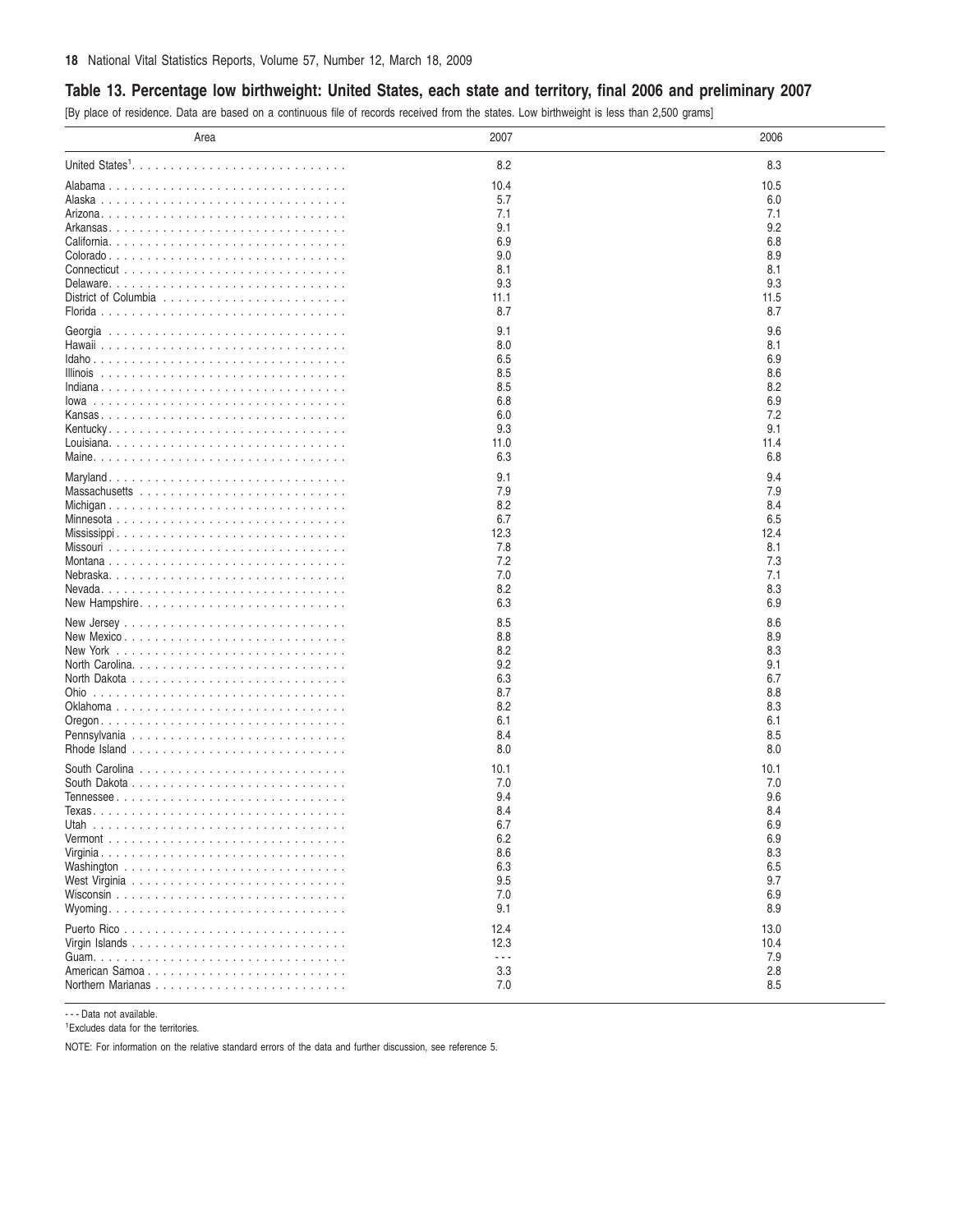### <span id="page-18-0"></span>Table 14. Percentage of live births by cesarean delivery: United States, each state and territory, final 2006 and **preliminary 2007**

[By place of residence. Data are based on a continuous file of records received from the states]

| Area                       | 2007                 | 2006                 |
|----------------------------|----------------------|----------------------|
| United States <sup>1</sup> | 31.8                 | 31.1                 |
|                            | 33.8                 | 33.4                 |
|                            | 22.6                 | 23.0                 |
|                            | 26.2                 | 25.6                 |
|                            | 34.8                 | 33.2                 |
|                            | 32.1                 | 31.3                 |
|                            | 25.8                 | 25.3                 |
|                            | 34.6                 | 34.1                 |
|                            | 32.1                 | 30.7                 |
|                            | 32.6                 | 30.6                 |
|                            | 37.2                 | 36.1                 |
|                            |                      |                      |
|                            | 32.0                 | 31.2                 |
|                            | 26.4                 | 25.6                 |
|                            | 24.0                 | 22.8                 |
|                            | 30.3                 | 29.6                 |
|                            | 29.4                 | 29.0                 |
|                            | 29.4                 | 27.7                 |
|                            | 29.8                 | 29.3                 |
|                            | 34.6                 | 34.5                 |
|                            | 35.9                 | 35.5                 |
|                            | 30.0                 | 29.9                 |
|                            | 33.1                 | 32.2                 |
|                            | 33.5                 | 33.2                 |
|                            | 30.4                 | 29.8                 |
|                            | 26.2                 | 25.4                 |
|                            | 36.2                 | 35.4                 |
|                            | 30.3                 | 30.2                 |
|                            | 29.4                 | 28.0                 |
|                            | 30.9                 | 28.8                 |
|                            | 33.1                 | 32.2                 |
|                            | 30.8                 | 29.9                 |
|                            |                      |                      |
|                            | 38.3                 | 37.4                 |
|                            | 23.3                 | 23.3                 |
|                            | 33.7                 | 32.6                 |
|                            | 30.7                 | 29.9                 |
|                            | 28.4                 | 27.8                 |
|                            | 29.8                 | 29.3                 |
|                            | 33.6                 | 33.3                 |
|                            | 28.2                 | 28.2                 |
|                            | 30.1                 | 29.7                 |
|                            | 32.2                 | 31.1                 |
|                            | 33.4                 | 32.9                 |
|                            | 26.6                 | 27.0                 |
|                            | 33.3                 | 32.4                 |
|                            | 33.7                 | 33.2                 |
|                            | 22.2                 | 21.5                 |
|                            | 26.8                 | 26.0                 |
|                            | 33.5                 | 32.4                 |
|                            | 29.0                 | 28.4                 |
|                            | 35.2                 | 35.2                 |
|                            | 25.0                 | 24.6                 |
|                            | 26.9                 | 26.2                 |
|                            |                      | 48.3                 |
|                            | 49.2<br>26.0         | 26.3                 |
|                            | $\sim$ $\sim$ $\sim$ | 26.7                 |
| American Samoa             | $\sim$ $\sim$ $\sim$ | $\sim$ $\sim$ $\sim$ |
|                            | 17.7                 | 20.3                 |
|                            |                      |                      |

- - - Data not available.

1 Excludes data for the territories.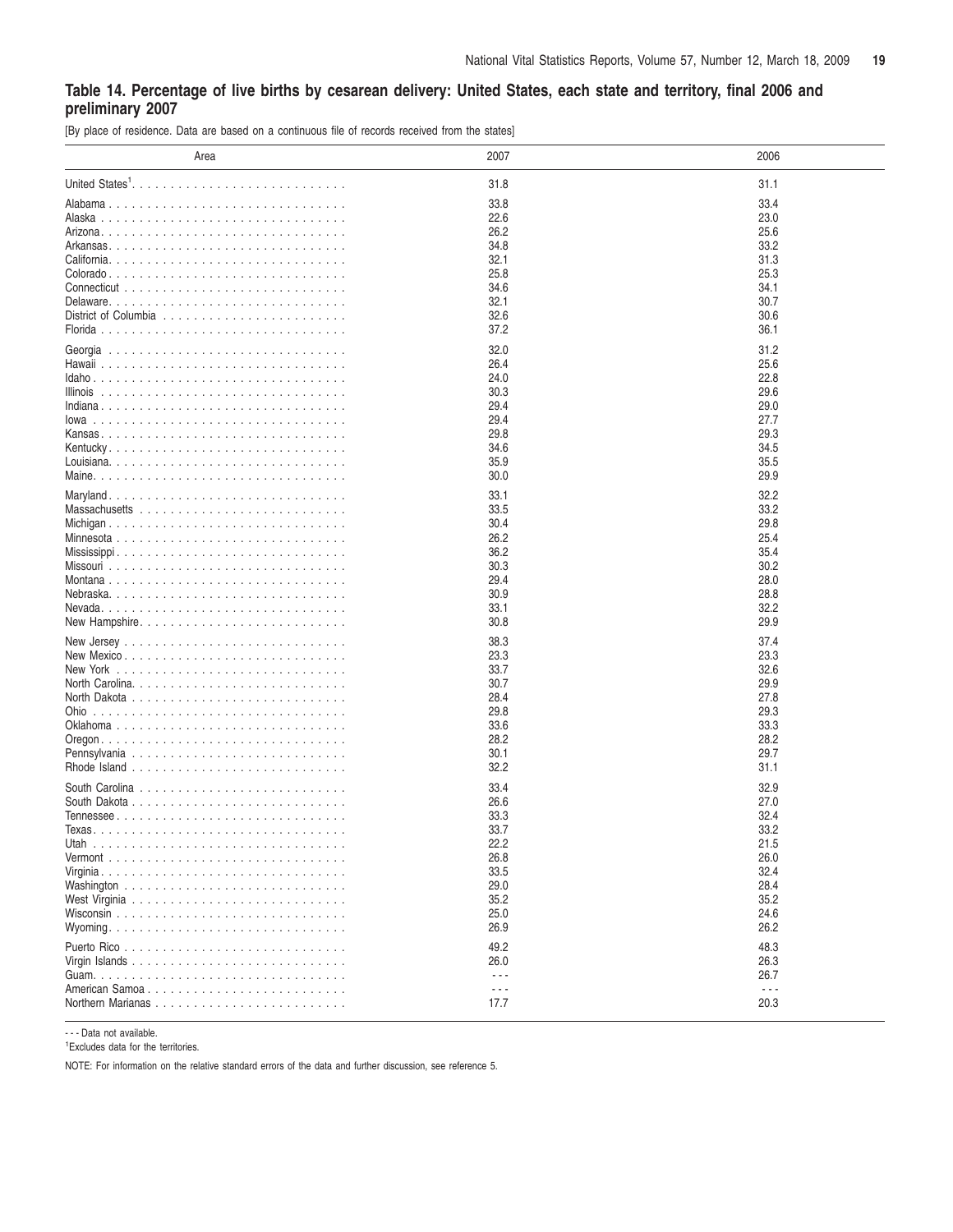## <span id="page-19-0"></span>Table 15. Percentage of births preterm: United States, each state and territory, final 2006 and preliminary 2007

[By place of residence. Data are based on a continuous file of records received from the states. Preterm is less than 37 completed weeks of gestation]

| Area           | 2007                 | 2006      |
|----------------|----------------------|-----------|
|                | 12.7                 | 12.8      |
|                | 16.6                 | 17.1      |
|                | 10.4                 | 11.2      |
|                | 12.7                 | 13.2      |
|                | 13.9                 | 13.7      |
|                | 10.9                 | 10.7      |
|                | 12.2                 | 12.2      |
|                | 10.5                 | 10.4      |
|                | 14.3                 | 13.7      |
|                | 15.6                 | 16.0      |
|                | 13.8                 | 13.8      |
|                |                      |           |
|                | 13.6                 | 14.1      |
|                | 12.4                 | 12.1      |
|                | 10.5                 | 11.6      |
|                | 13.1                 | 13.3      |
|                | 12.9                 | 13.2      |
|                | 11.6                 | 11.6      |
|                | 11.5                 | 11.8      |
|                | 15.2                 | 15.1      |
|                | 16.5                 | 16.4      |
|                | 10.6                 | 11.1      |
|                | 13.4                 | 13.5      |
|                | 11.2                 | 11.3      |
|                | 12.2                 | 12.5      |
|                | 10.4                 | 10.5      |
|                | 18.3                 | 18.8      |
|                | 12.5                 | 12.8      |
|                | 11.9                 | 11.9      |
|                | 11.9                 | 12.5      |
|                | 14.3                 | 14.4      |
| New Hampshire  | 9.4                  | 10.4      |
|                |                      |           |
|                | 12.7                 | 12.9      |
|                | 12.8                 | 14.1      |
|                | 12.3                 | 12.4      |
|                | 13.3                 | 13.6      |
|                | 11.6                 | 12.1      |
|                | 13.2                 | 13.3      |
|                | 13.5                 | 13.9      |
|                | 10.3                 | 10.3      |
|                | 11.8                 | 11.8      |
|                | 12.0                 | 12.6      |
|                | 15.5                 | 15.4      |
|                | 12.6                 | 12.7      |
|                | 14.2                 | 14.8      |
|                | 13.6                 | 13.7      |
|                | 10.9                 | 11.5      |
|                | 9.2                  | 9.6       |
|                | 12.1                 | 12.0      |
|                | 10.6                 | 11.0      |
|                | 13.9                 | 14.0      |
|                | 11.1                 | 11.4      |
|                | 12.7                 | 12.8      |
|                |                      |           |
|                | 19.4                 | 19.9      |
|                | 14.8                 | 15.6      |
|                | $\sim$ $\sim$ $\sim$ | 17.7      |
| American Samoa | $\sim$ $\sim$ $\sim$ | $\ddotsc$ |
|                | 11.3                 | 15.9      |

- - - Data not available.

1 Excludes data for the territories.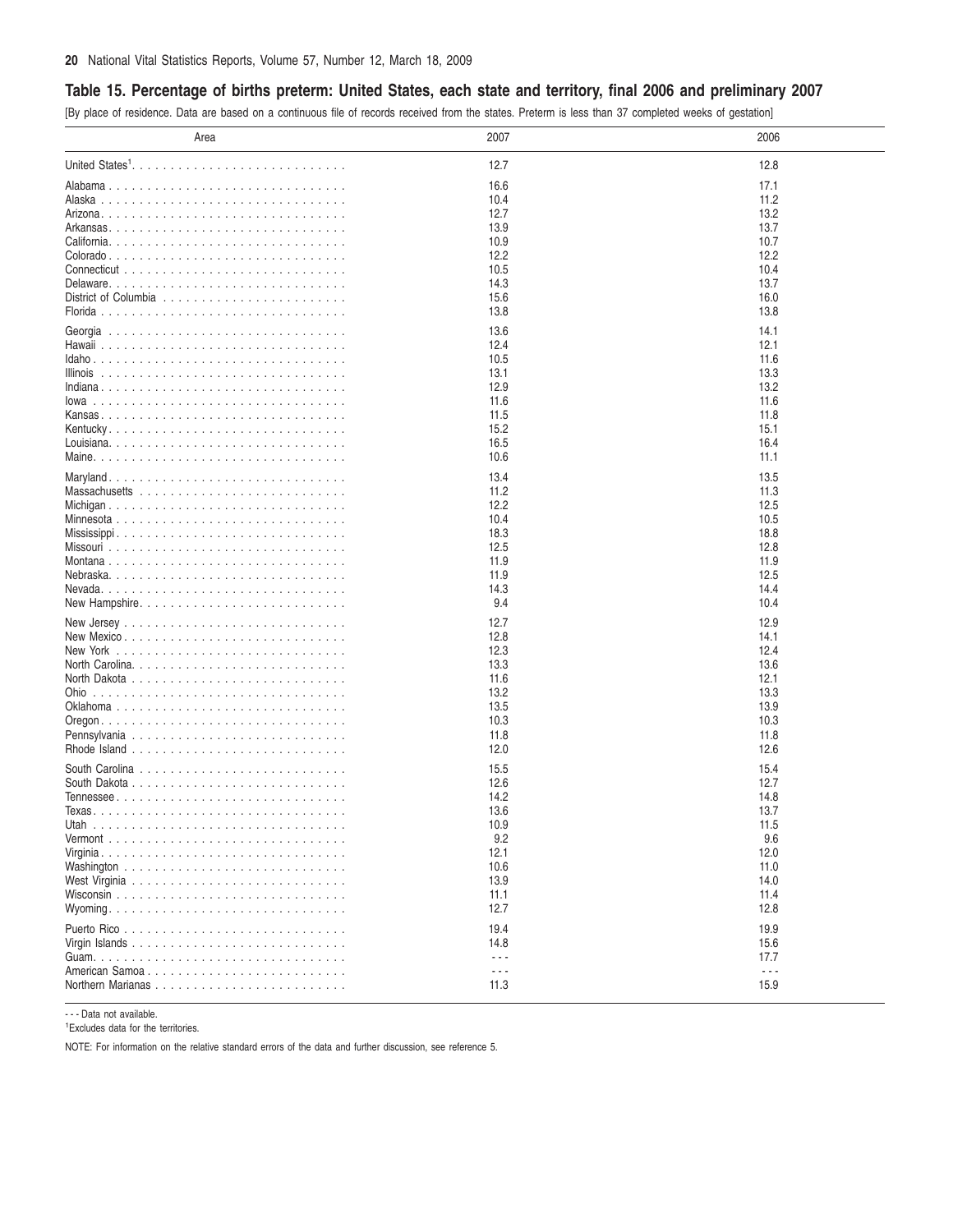## <span id="page-20-0"></span>**Technical Notes**

## **Nature and sources of data**

Preliminary data for 2007 are based on a substantial proportion of births for that year (98.7 percent, see [Table](#page-14-0) 10). For 47 of the 50 states and the District of Columbia, over 99 percent of births are included; for Louisiana, over 90 percent are included. The percent completeness for two states, Georgia and Michigan, was lower, at 86.4 and 80.2, respectively, but considered complete enough to provide reliable state-specific estimates. For information and further discussion on the criteria of reliable estimates, see Births: Preliminary Data for 2005 (5). The data for 2007 are based on a continuous receipt and processing of statistical records through July 17, 2008, by the Centers for Disease Control and Prevention's (CDC) National Center for Health Statistics (NCHS). NCHS receives the data from the states' vital registration systems through the Vital Statistics Cooperative Program. In this report, U.S. totals include only events occurring within the 50 states and the District of Columbia. Data for Puerto Rico, the Virgin Islands, American Samoa, and Northern Marianas are included in tables showing data by state, but are not included in U.S. totals (see [Tables](#page-11-0) 6 and [11–](#page-15-0)15). Data for Guam were not available as of release of the 2007 pr[elimin](#page-19-0)ary file and are not included in this report. Detailed information on reporting completeness and imputation procedures may be found in the ''Detailed technical notes— 2006—natality'' (6).

To produce the preliminary estimates shown in this report, records in the file were weighted using independent control counts of all 2007 births by state of occurrence. Detailed information on weighting and the reliability of estimates also may be found elsewhere (5).

## **1989 and 2003 U.S. Standard Certificates of Live Birth**

This report includes selected 2006 data on items which are collected on *both* the 1989 Revision of the U.S. Standard Certificate of Live Birth (unrevised) and 2003 Revision of the U.S. Standard Certificate of Live Birth (revised). The 2003 revision is described in detail elsewhere (1, 7–9). Twenty-two states (California, Colorado, Delaware, Florida, Idaho, Indiana, Iowa, Kansas, Kentucky, Nebraska, New Hampshire, New York state (excluding New York City), North Dakota, Ohio, Pennsylvania, South Carolina, South Dakota, Tennessee, Texas, Vermont, Washington, and Wyoming) and Puerto Rico implemented the revised birth certificate as of January 1, 2007. Two additional states, Georgia and Michigan, implemented the revised birth certificate in 2007, but after January 1 for Georgia, and for most, but not all, facilities for Michigan. These 24 revised states represent 60 percent of all births in 2007.

Data items exclusive to either the 1989 or the 2003 birth certificate revision are not shown in this report. A forthcoming report will present selected data exclusive to the 2003 revision from the final data file for 2007.

## **Hispanic origin and race**

## **Hispanic origin**

Hispanic origin and race are reported separately on the birth certificate. Data shown by race (i.e., AIAN and API) include persons of Hispanic or non-Hispanic origin, and data for Hispanic origin include all persons of Hispanic origin of any race. Data for non-Hispanic persons are shown separately according to the race of the mother because there are substantial differences in fertility and maternal and infant health characteristics between Hispanic and non-Hispanic white women. Items asking for the Hispanic origin of the mother have been included on the birth certificates of all states and the District of Columbia, the Virgin Islands, and Guam since 1993, and on the birth certificate of Puerto Rico starting in 2005 (1). American Samoa and Northern Marianas do not collect this information.

## **Single, multiple, and 'bridged' race**

The 2003 revision of the U.S. Standard Certificate of Live Birth allows the reporting of more than one race (multiple races) for each parent (7) in accordance with the revised standards issued by the Office of Management and Budget (OMB) in 1997 (10,11). Information on this change is presented in several recent reports (1,11,12).

In 2007, 27 states reported multiple-race data: California, Colorado, Delaware, Florida, Georgia (for births occurring after January 1 only), Idaho, Indiana, Iowa, Kansas, Kentucky, Michigan (for births at most facilities), Nebraska, New Hampshire, New York state (excluding New York City), North Dakota, Ohio, Pennsylvania, South Carolina, South Dakota, Tennessee, Texas, Vermont, Washington, and Wyoming, which used the 2003 revision of the U.S. Standard Certificate of Live Birth, as well as Hawaii, Minnesota, and Utah, which used the 1989 revision of the U.S. Standard Certificate of Live Birth. Puerto Rico, which revised its birth certificate in 2005, reported race according to the 1989 revision of the U.S. Standard Certificate of Live Birth. The 27 states accounted for 63 percent of births in the United States in 2007. Data from the vital records of the remaining 23 states, New York City, and the District of Columbia are based on the 1989 revision of the U.S. Standard Certificate of Live Birth that follows the 1977 OMB standard, allowing only a single race to be reported (10–12).

To provide uniformity and comparability of the data during the transition period, before all or most of the data are available in the new multiple-race format, it was necessary to ''bridge'' the responses of those who reported more than one race (multiple race) to a single race. The bridging procedure for multiple-race mothers and fathers is based on the procedure used to bridge the multiple-race population estimates (see ''Population denominators'') (13,14). Information detailing the processing and tabulation of data by race is presented elsewhere (1). A recent report describes multiple-race birth data for 2003 (15).

## **Change in imputation of race for Hispanic women**

Starting with the 2006 data year for data on the revised birth certificate, the race edit was modified slightly to take into account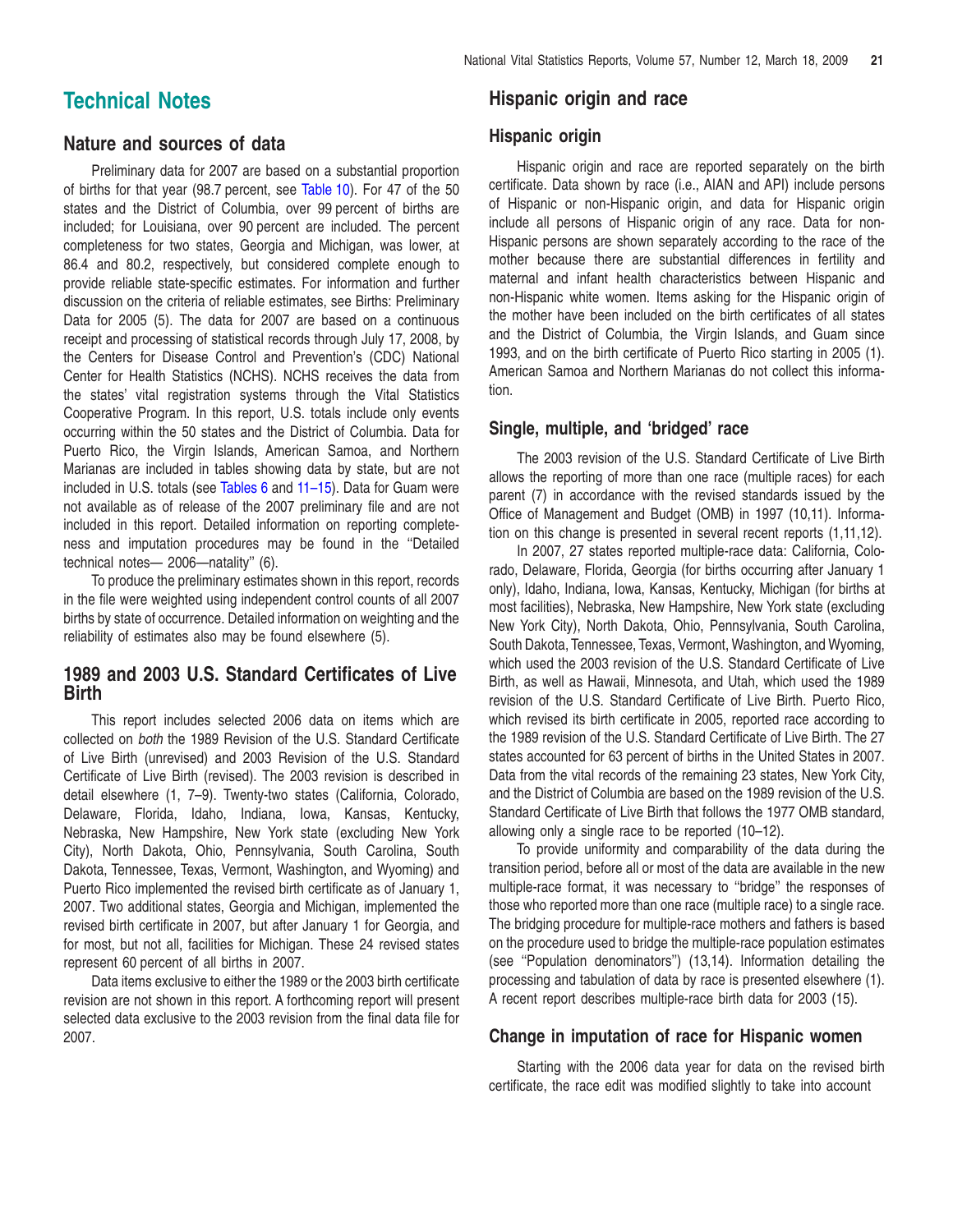differences in the race distribution for births to Hispanic women compared with all births. A recent report provided more detailed information about the modification to the race edit and its impact (1).

### **Marital status**

National estimates of births to unmarried women are based on two methods of determining marital status. For 2006 and 2007, birth certificates in 48 states and the District of Columbia included a direct question about the mother's marital status; in two of these states, California and Nevada, a direct question is part of the electronic birth registration process but does not appear on certified or paper copies of the birth certificate. The question in most states is: ''Mother married? (At birth, conception, or any time between) (Yes or no)." Marital status is inferred in Michigan and New York. A birth is inferred as nonmarital if a paternity acknowledgment was filed or if the father's name is missing from the birth certificate (listed in respective priority-of-use order).

## **Population denominators**

Birth and fertility rates for 2007 shown in this report are based on population estimates based on the 2000 census, as of July 1, 2007. These population estimates are available on the NCHS website (16). The production of these population estimates is described in detail in a recent report (1).

Information on the national estimates of births to unmarried women (i.e., methods of determining marital status) and the computation of preliminary birth rates for unmarried women is presented elsewhere (2,5). The birth rate for unmarried women for 2007 is estimated on the basis of population distributions by marital status provided by the U.S. Census Bureau as of March 2007 applied to the national population estimates as of July 1, 2007 (4,16,17). Both population files are based on the 2000 census.

The nonmarital birth rate shown in the preliminary report thus differs from those published by NCHS in the annual final reports, which are based on populations estimated from 3-year averages of the marital status distributions rather than a single year, as shown here (4). Population estimates for a single year are not an adequate basis for computing age-specific birth rates for unmarried women—these rates are available only in reports based on final data.

The populations used in this report were produced under a collaborative arrangement with the U.S. Census Bureau and are based on the 2000 census counts. Reflecting the new guidelines issued in 1997 by OMB, the 2000 census included an option for persons to report more than one race as appropriate for themselves and household members (10). In order to produce birth and fertility rates by race, bridging the reported population data for multiple-race persons back to single-race categories was necessary. For detailed information on the revised OMB standards on race reporting and procedures used to produce the ''bridged'' populations, see ''United States Census 2000 with Bridged Race Categories'' (12).

## **Computing rates and percentages; reliability of estimates**

For information and further discussion on computing rates and percentages and the relative standard errors of the data, see Births: Preliminary Data for 2005 (5).